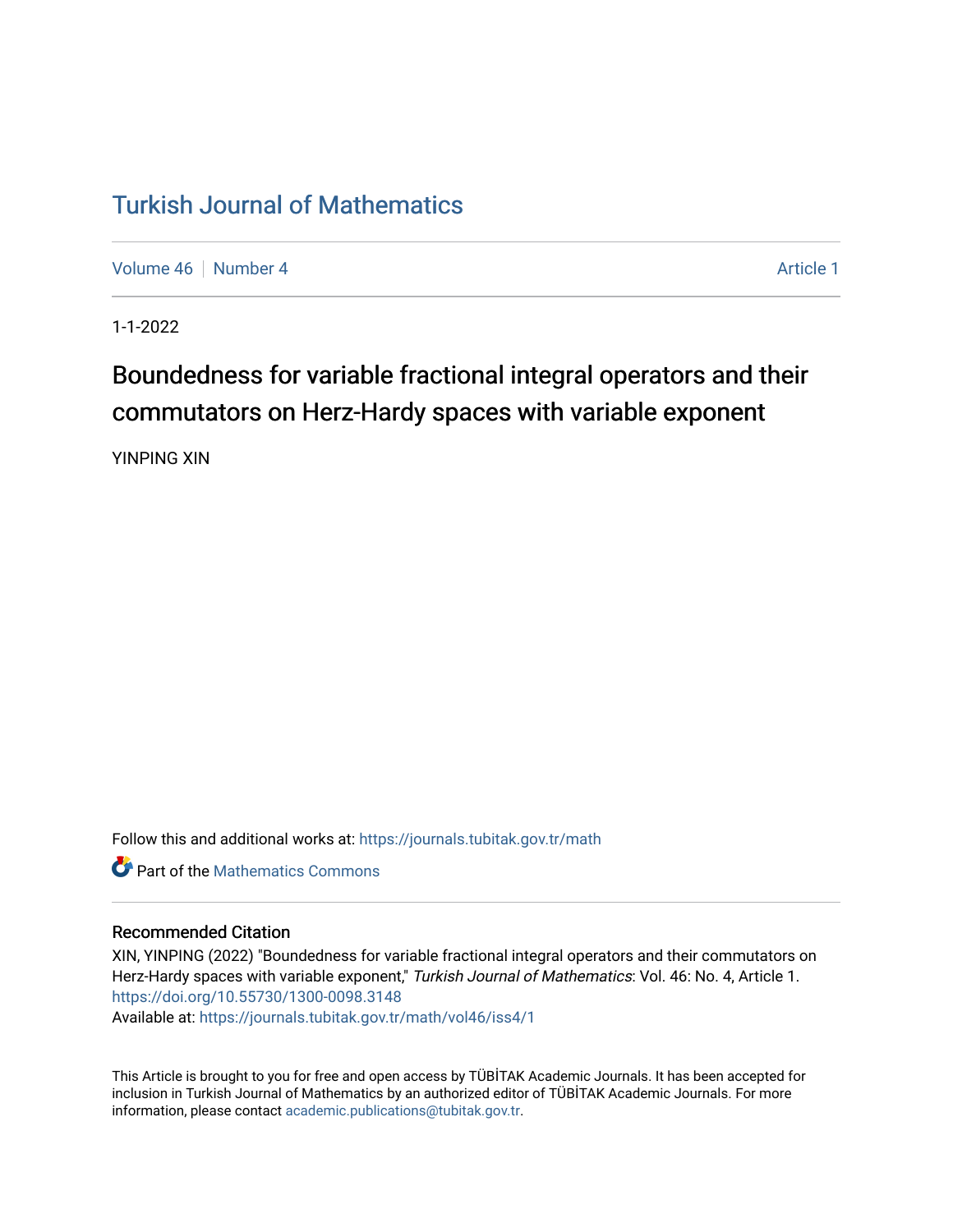

Turkish Journal of Mathematics

http://journals.tubitak.gov.tr/math/

Turk J Math (2022) 46: 1132 – 1152 © TÜBİTAK doi:10.55730/1300-0098.3148

Research Article

### **Boundedness for variable fractional integral operators and their commutators on Herz–Hardy spaces with variable exponent**

**Yinping XIN**<sup>1</sup>*,*2*,*<sup>∗</sup>

<sup>1</sup>School of Information Engineering, Lanzhou University of Finance and Economics, Gansu, Lanzhou, China  ${}^{2}\mathrm{G}$ ansu Key Laboratory of E-commerce Technology and Application, Gansu, China

| <b>Received: 24.12.2021</b> | Accepted/Published Online: 23.02.2022 |  | <b>Version:</b> 05.05.2022<br>Final |
|-----------------------------|---------------------------------------|--|-------------------------------------|
|-----------------------------|---------------------------------------|--|-------------------------------------|

Abstract: Let  $E \subset \mathbb{R}^n$  be a bounded open set. In this paper, we establish the boundedness of variable fractional integral operators and their commutators on variable Herz–Hardy spaces  $H\dot{K}^{\alpha(\cdot),q(\cdot)}_{p(\cdot)}(E)$  with three variable exponents by using the atomic decomposition.

Key words: Variable fractional integral operator, commutator, variable exponent Herz space, variable exponent Herz– Hardy space

#### <span id="page-1-0"></span>**1. Introduction**

It is well known that function spaces with variable exponents have been an important topic in modern analysis, and are now of increasing applications in several areas such as harmonic analysis, approximation theory, and partial differential equations (see, for example, [\[3](#page-20-0), [5](#page-20-1)[–7](#page-20-2), [14,](#page-20-3) [16](#page-21-0), [18,](#page-21-1) [19\]](#page-21-2)). Moreover, the study for Herz spaces is an important field in harmonic analysis. In 1968, Herz spaces were first introduced by Herz [\[10](#page-20-4)] when studying the absolute convergence of Fourier transforms. Since then, the theory of Herz-type spaces has been well developed and these spaces have been widely used in harmonic analysis and some other fields of analysis (see, for example,  $[15, 17]$  $[15, 17]$  $[15, 17]$  $[15, 17]$ .

In particular, Izuki [[11](#page-20-6)] studied the Herz space  $\dot{K}_{q(\cdot)}^{\alpha,p}(\mathbb{R}^n)$  with variable exponent and proved the boundedness of some sublinear operators on this space. Wang and Liu [\[20](#page-21-4)] studied the certain Herz-Hardy space  $H\dot{K}^{\alpha,p}_{q(\cdot)}(\mathbb{R}^n)$  or  $HK^{\alpha,p}_{q(\cdot)}(\mathbb{R}^n)$  with variable exponent. Moreover, Almeida and Drihem [\[1](#page-20-7)] introduced Herz spaces with two variable exponents, and obtained the boundedness of the Hardy–Littlewood maximal operator, the fractional integral operator, and the Calderón–Zygmund singular integral operator on these space.

Let  $E \subset \mathbb{R}^n$  be a bounded open set. Izuki and Noi [\[13](#page-20-8)] introduced variable Herz spaces  $K_{n(\cdot)}^{\alpha(\cdot),q(\cdot)}$  $\frac{q(\cdot)}{p(\cdot)}$   $(E)$ with three variable exponents and established the boundedness of (higher-order) commutators generated by the fractional integral operator or the Calderón–Zygmund singular integral operator on such variable exponent Herz spaces. Furthermore, Drihem and Seghiri [[8\]](#page-20-9) established a new equivalent norms for these function spaces. Recently, Xin and Tao [[22\]](#page-21-5) obtained the boundedness of Marcinkiewicz integrals with variable kernels on the homogeneous and nonhomogeneous Herz–Hardy spaces with variable exponent. Moreover, Heraiz [[9\]](#page-20-10) proved

<sup>∗</sup>Correspondence: xinyp1987@163.com

<sup>2010</sup> *AMS Mathematics Subject Classification:* 42B25, 42B35, 46E30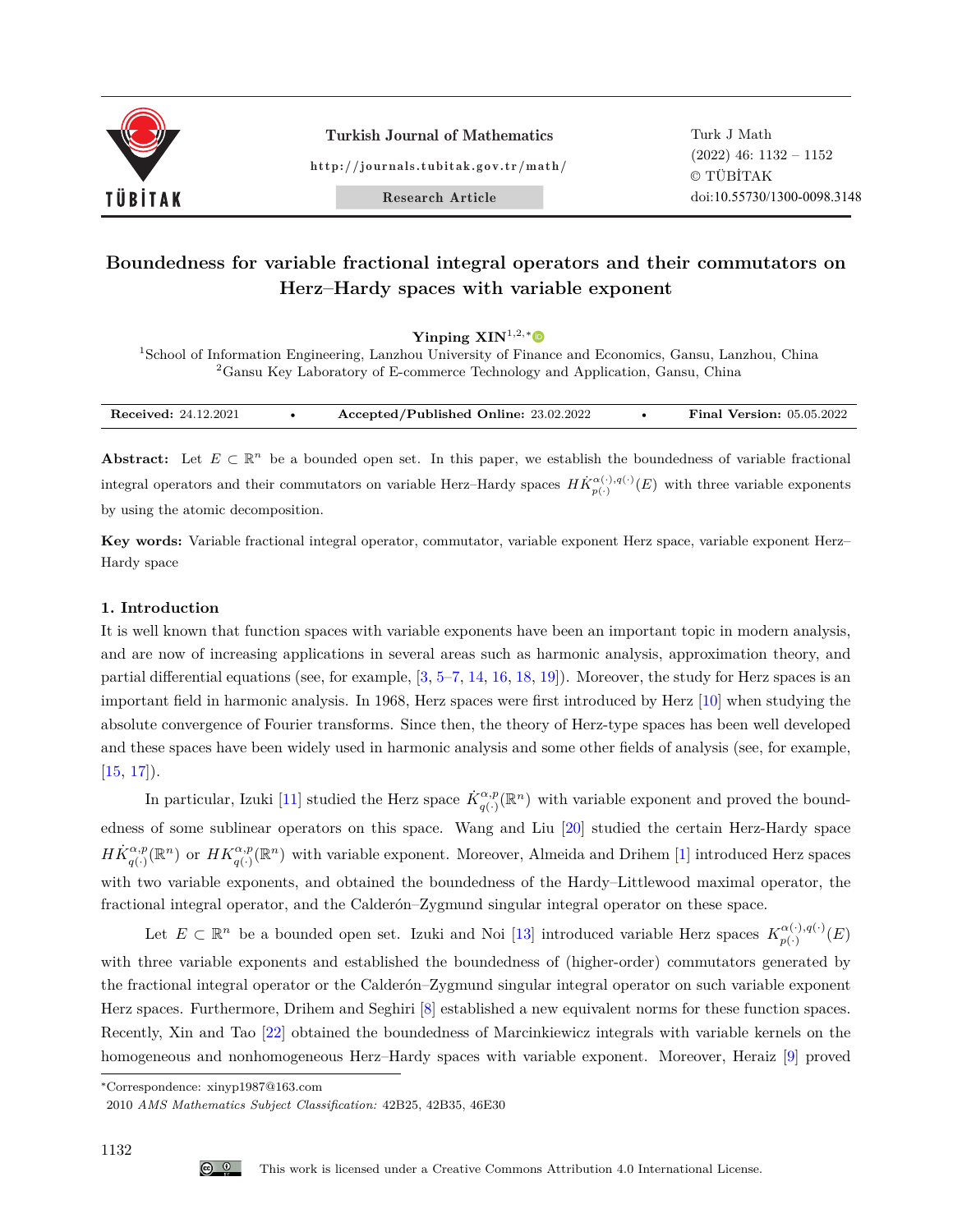that a class of fractional integral operators and their commutators are bounded on variable Herz–Hardy spaces with three variable exponents.

In this paper, we study the boundedness of variable fractional integral operators and their commutators on the homogeneous Herz–Hardy space  $H\dot{K}_{n(\cdot)}^{\alpha(\cdot),q(\cdot)}$  $_{p(\cdot)}^{\alpha(\cdot),q(\cdot)}(E)$  .

Let  $E \subset \mathbb{R}^n$  be a bounded open set. Denote by  $|E|$  the Lebesgue measure of *E* and by  $\chi_E$  its characteristic function. For any  $x \in \mathbb{R}^n$  and  $r \in (0, \infty)$ , denote by  $Q := Q(x, r)$  a cube with the center *x* and the side-length *r* . We always assume that all cubes have sides parallel to the coordinate axes. Moreover, denote by  $B := B(x, r)$  the ball in  $\mathbb{R}^n$  with the center *x* and the radius *r*.

**Definition 1.1 ([\[6](#page-20-11)])** Let  $p(\cdot): E \to (1,\infty)$  be a measurable function. The variable exponent Lebesgue space  $L^p(E)$  *is defined by* 

$$
L^{p(\cdot)}(E) := \left\{ f \text{ is measurable : } \int_{E} \left( \frac{|f(x)|}{\eta} \right)^{p(x)} dx < \infty \text{ for some } \eta > 0 \right\}
$$

*equipped with the norm*

$$
\|f\|_{L^{p(\cdot)}(E)} := \inf \left\{\eta > 0: \int_{E} \left(\frac{|f(x)|}{\eta}\right)^{p(x)} dx \le 1\right\}.
$$

*Moreover, the locally variable Lebesgue space*  $L_{\text{Loc}}^{p(\cdot)}(E)$  *is defined by* 

$$
L^{p(\cdot)}(E) := \{ f : f \in L^{p(\cdot)}(G) \text{ for any compact subset } G \subset E \}.
$$

*The weak variable exponent Lebesgue space*  $WL^{p(\cdot)}(E)$  *consists of all Lebesgue measurable function satisfying*

$$
||f||_{WL^{p(\cdot)}(E)} := \sup_{\eta>0} \eta ||\chi_{\{x\in E:\,|f|>\eta\}}||_{L^{p(\cdot)}(E)}.
$$

It is easy to see that, if  $p(\cdot) \equiv p_0$  is constant, then  $L^{p(\cdot)}(E)$  is just the classical Lebesgue space  $L^{p_0}(E)$ . Let  $\mathcal{P}(E)$  be the set of  $p(\cdot) : E \to (0, \infty)$  such that

$$
p^- := \operatorname{essinf} \{ p(x) : x \in E \} > 1 \text{ and } p^+ := \operatorname{esssup} \{ p(x) : x \in E \} < \infty.
$$

For any  $p(\cdot) \in \mathcal{P}(E)$ , let  $p'(\cdot) = \frac{p(\cdot)}{p(\cdot)-1}$ . Denote by  $\mathcal{P}^0(E)$  the set of measurable function  $p(\cdot): E \to (0,\infty)$ such that  $0 < p^- \leq p^+ < \infty$ , and by  $\mathcal{P}^n(E)$  the set of measurable function  $p(\cdot) : E \to (0, n)$  such that 0  $\leq$  *p*<sup>−</sup>  $\leq$  *p*<sup>+</sup>  $\leq$  *n*. Moreover, let *B*(*E*) be the set of *p*(*·*)  $\in$  *P*(*E*) such that the Hardy–Littlewood maximal operator *M* is bounded on  $L^{p(\cdot)}(E)$ .

**Definition 1.2** ([\[6](#page-20-11)]) It is said that  $p(\cdot): E \to (0, \infty)$  is locally log-Hölder continuous, if there exists a constant  $C > 0$  *such that, for all*  $x, y \in E$ ,

$$
|p(x) - p(y)| \le \frac{C}{\log(e + 1/|x - y|)}.\tag{1.1}
$$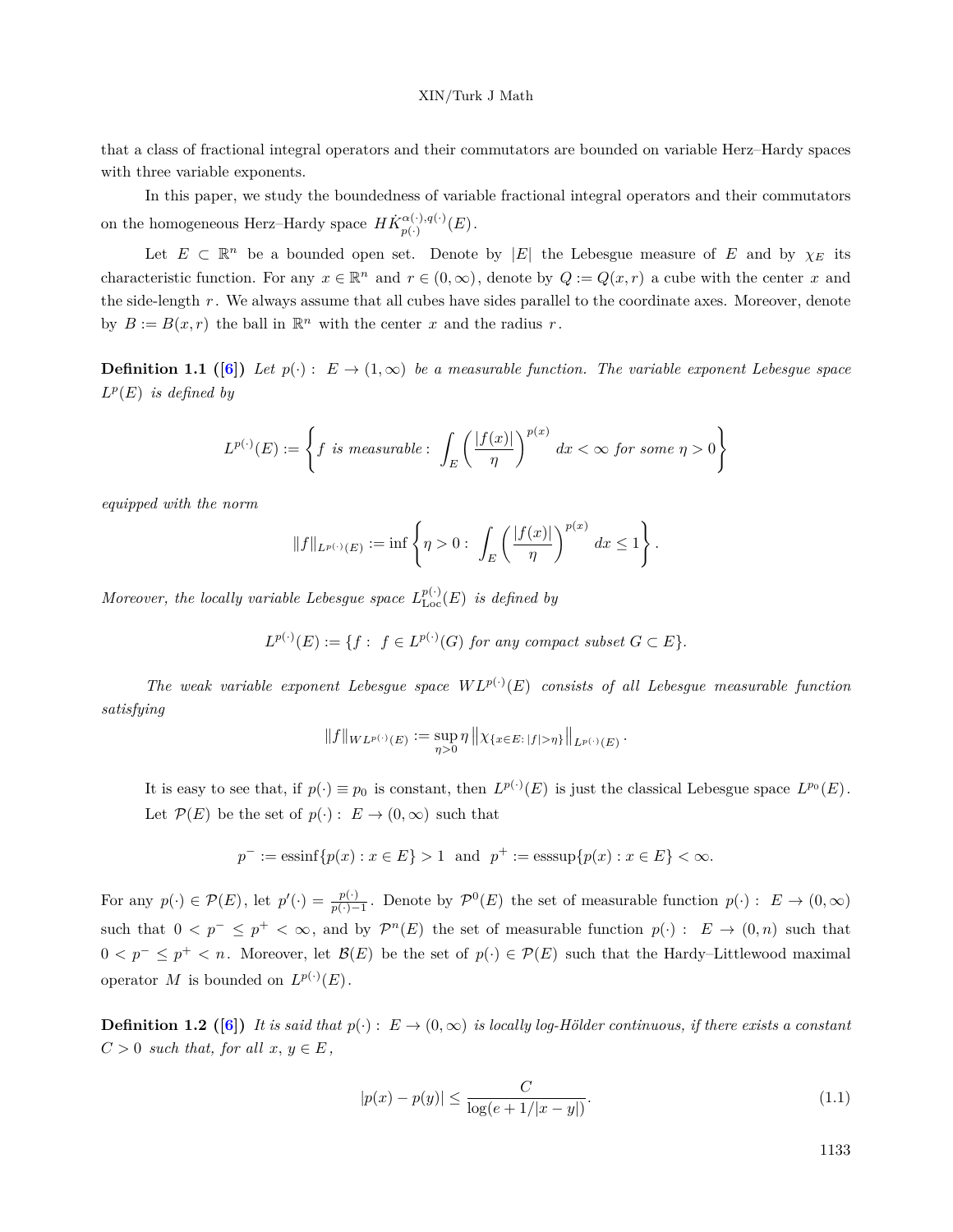#### XIN/Turk J Math

*Moreover, it is said that*  $p(\cdot)$  *is log-Hölder continuous at the origin, denoted by*  $p(\cdot) \in LH_0(E)$ *, if*  $p(\cdot) \in \mathcal{P}(E)$ *satisfies*

$$
|p(x) - p(0)| \le \frac{C_0}{\log(e + 1/|x|)}\tag{1.2}
$$

*for all*  $x \in E$ , where  $C_0$  *is a positive constant independent of*  $x \in E$ *. Furthermore, it is said that*  $p(\cdot)$  *is log-Hölder continuous at infinity, denoted by*  $p(\cdot) \in LH_\infty(E)$ , *if there exist constants*  $C_\infty > 0$  *and*  $p_\infty \in \mathbb{R}$ *such that*

$$
|p(x) - p_{\infty}| \le \frac{C_{\infty}}{\log(e + |x|)}
$$
\n(1.3)

*for all*  $x \in E$ *. Let*  $LH(E) := LH_0(E) \cap LH_\infty(E)$ *.* 

We point out that, if  $p(\cdot) \in \mathcal{P}(E) \cap LH(E)$ , then  $p'(\cdot) \in \mathcal{P}(E) \cap LH(E)$  and  $p(\cdot) \in \mathcal{B}(E)$  (see, for example,  $[5, 6]$  $[5, 6]$ .

**Definition 1.3** Let  $S^{n-1}$  be the unit sphere in  $\mathbb{R}^n$   $(n \geq 2)$ . Suppose that  $\beta(\cdot) \in \mathcal{P}^n(E)$  satisfies  $0 < \beta^- \leq$  $\beta^+$  < n, and  $\Omega \in L^s(\mathbb{S}^{n-1})$  with  $s > \frac{n}{n-\beta^+}$ . Then the fractional integral operator  $T_{\beta(\cdot)}$  is defined by, for any  $f \in L^1_{loc}(E)$  *and*  $x \in \mathbb{R}^n$ ,

$$
T_{\beta(\cdot)}(f)(x) := \int_{E} \frac{f(y)}{|x - y|^{n - \beta(x)}} dy.
$$
\n(1.4)

*Moreover, the fractional integral operator*  $T_{\Omega,\beta}$ <sup>(*·*</sup>) *with rough kernel is defined by, for any*  $f \in L^1_{loc}(E)$  *and*  $x \in \mathbb{R}^n$ ,

$$
T_{\Omega,\beta(\cdot)}(f)(x) := \int_{E} \frac{\Omega(x-y)}{|x-y|^{n-\beta(x)}} f(y) dy.
$$
\n(1.5)

**Definition 1.4** *Let*  $\beta(\cdot) \in \mathcal{P}^n(E) \cap LH(E)$  *and*  $\Omega \in L^1(\mathbb{S}^{n-1})$ *. The variable fractional maximal operator*  $M_{\Omega,\beta}(\cdot)$  *with rough kernel is defined by, for any*  $f \in L^1_{loc}(\mathbb{R}^n)$ ,

$$
M_{\Omega,\beta(\cdot)}(f)(x) := \sup_{r>0} \frac{1}{r^{n-\beta(x)}} \int_{B(x,r)\cap E} |\Omega(x-y)||f(y)| dy.
$$
 (1.6)

*In particular, if*  $\Omega \equiv 1$ *,*  $M_{\Omega,\beta}(\cdot)(f)(x)$  *is just* 

$$
M_{\beta(\cdot)}(f)(x) := \sup_{r>0} \frac{1}{r^{n-\beta(x)}} \int_{B(x,r)\cap E} |f(y)| dy.
$$

Then we have the following boundedness for the fractional integral operator  $T_{\Omega,\beta(\cdot)}$  with rough kernel on variable Lebesgue spaces.

<span id="page-3-1"></span><span id="page-3-0"></span>**Theorem 1.5** Let  $p_1(\cdot), p_2(\cdot) \in \mathcal{P}(E) \cap LH(E)$  and  $\beta(\cdot) \in LH(E)$  satisfy  $\frac{1}{p_1(\cdot)} - \frac{1}{p_2(\cdot)} = \frac{\beta(\cdot)}{n}$  $\frac{n(n)}{n}$ , 0 <  $\beta^{-} \leq \beta^{+}$ *n*, and  $p_1^+ < \frac{n}{\beta^+}$ . Assume that  $M_{\Omega,\beta(\cdot)}$  is as in Definition 1.4. Then there exists a constant  $C > 0$  such that, *for any*  $f \in L^{p_1(\cdot)}(E)$ ,

$$
||M_{\Omega,\beta(\cdot)}(f)||_{L^{p_2(\cdot)}(E)} \leq C||f||_{L^{p_1(\cdot)}(E)}.
$$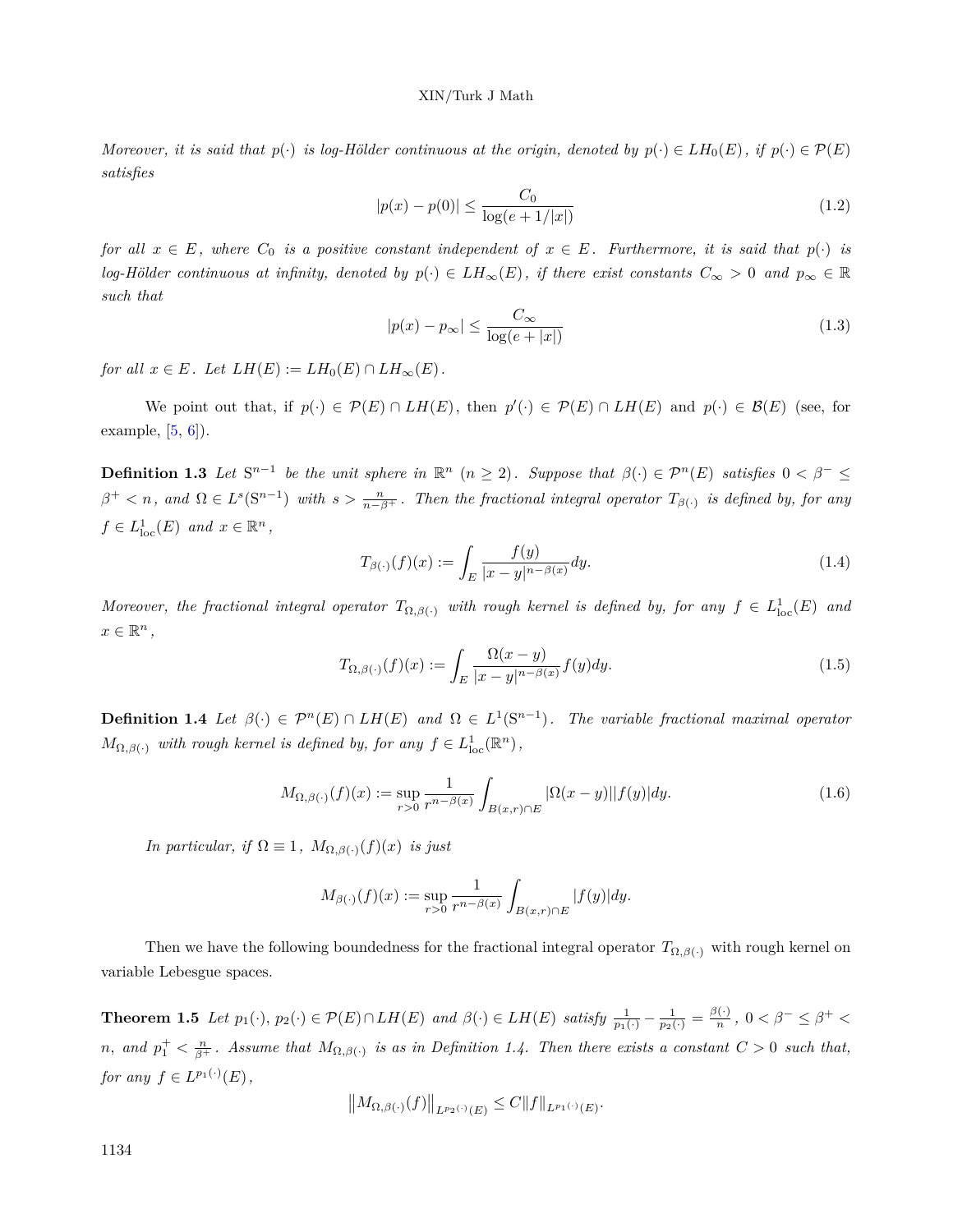**Theorem 1.6** Let  $p_1(\cdot), p_2(\cdot) \in \mathcal{P}(E) \cap LH(E)$  and  $\beta(\cdot) \in LH(E)$  satisfy  $\frac{1}{p_1(\cdot)} - \frac{1}{p_2(\cdot)} = \frac{\beta(\cdot)}{n}$  $\frac{f(\cdot)}{n}$ , 0 <  $\beta^- \leq \beta^+$  < *n*, and  $p_1^+ < \frac{n}{\beta^+}$ . Assume that  $T_{\Omega,\beta(\cdot)}$  is as in Definition 1.3. Then there exists a constant  $C > 0$  such that, *for any*  $f \in L^{p_1(\cdot)}(E)$ ,

$$
||T_{\Omega,\beta(\cdot)}(f)||_{L^{p_2(\cdot)}(E)} \leq C||f||_{L^{p_1(\cdot)}(E)}.
$$

<span id="page-4-0"></span>**Theorem 1.7** Let  $p_1(\cdot), p_2(\cdot) \in \mathcal{P}(E) \cap LH(E)$  and  $\beta(\cdot) \in LH(E)$  satisfy  $\frac{1}{p_1(\cdot)} - \frac{1}{p_2(\cdot)} = \frac{\beta(\cdot)}{n}$  $\frac{f(\cdot)}{n}$ , 0 <  $\beta^- \leq \beta^+$  < *n*, and  $p_1^+ < \frac{n}{\beta^+}$ . Assume that  $T_{\Omega,\beta(\cdot)}$  is as in Definition 1.3. Then there exists a constant  $C > 0$  such that, *for any*  $f \in L^{p_1(\cdot)}(E)$ ,

$$
||T_{\Omega,\beta(\cdot)}(f)||_{WL^{p_2(\cdot)}(E)} \leq C||f||_{L^{p_1(\cdot)}(E)}.
$$

**Definition 1.8** *The space* BMO(*E*) *is defined as*

$$
\text{BMO}(E) := \left\{ f \in L^1_{\text{loc}}(E) : ||f||_{\text{BMO}(E)} := \sup_{x \in Q} \frac{1}{|Q|} \int_Q |f(x) - f_Q| dx < \infty \right\},
$$

*where the supreme is taken over all cubes*  $Q \subset E$  *and*  $f_Q := \frac{1}{|Q|} \int_Q f(x) dx$ .

*Moreover, for any given*  $b \in BMO(E)$  *and*  $\beta(\cdot) \in LH(E)$ , the commutator  $[b, T_{\beta(\cdot)}]$  is defined by, for  $any \; x \in E$ ,

$$
[b,T_{\beta(\cdot)}](f)(x) := b(x)T_{\beta(x)}(f)(x) - T_{\beta(x)}(bf)(x) = \int_{E} [b(x) - b(y)] \frac{\Omega(x-y)f(y)}{|x-y|^{n-\beta(x)}} dy.
$$

<span id="page-4-1"></span>**Theorem 1.9** Let  $p_1(\cdot), p_2(\cdot) \in \mathcal{P}(E) \cap LH(E)$  and  $\beta(\cdot) \in LH(E)$  satisfy  $\frac{1}{p_1(\cdot)} - \frac{1}{p_2(\cdot)} = \frac{\beta(\cdot)}{n}$  $\frac{f(\cdot)}{n}$ , 0 <  $\beta^{-} \leq$  $\beta^+ < n$ , and  $p_1^+ < \frac{n}{\beta^+}$ . Assume that  $b \in \text{BMO}(E)$ . Then there exists a constant  $C > 0$  such that, for any  $f \in L^{p_1(\cdot)}(E)$ ,

$$
\big\|[b,T_{\beta(\cdot)}](f)\big\|_{WL^{p_2(\cdot)}(E)}\leq C\|b\|_{{\rm BMO}(E)}\|f\|_{L^{p_1(\cdot)}(E)}.
$$

Let  $p(\cdot), q(\cdot) \in \mathcal{P}^0(E)$ . A mixed Lebesgue-sequence space  $\ell^{q(\cdot)}(L^{p(\cdot)})$  is defined by the modular

$$
\varrho_{\ell^{q(\cdot)}(L^{p(\cdot)})}(\{f_v\}_{v\in\mathbb{Z}}):=\sum_{v\in\mathbb{Z}}\inf\left\{\lambda_v>0:\ \varrho_{p(\cdot)}\left(\frac{f_v}{\lambda_v^{1/q(\cdot)}}\right)\leq 1\right\},\
$$

where  ${f_{\nu}}_{\nu\in\mathbb{Z}}$  is a sequence of measurable functions on the set *E* and  ${\lambda_{\nu}}_{\nu\in\mathbb{Z}}$  is a sequence of nonnegative real numbers.

Moreover, the (quasi-)norm  $\|\{f_v\}_{v \in \mathbb{Z}}\|_{\ell^{q(\cdot)}(L^{p(\cdot)})}$  is defined as

$$
\|\{f_v\}_{v\in\mathbb{Z}}\|_{\ell^{q(\cdot)}(L^{p(\cdot)})} := \inf\left\{\mu > 0: \ \varrho_{\ell^{q(\cdot)}(L^{p(\cdot)})}\left(\left\{\frac{f_v}{\mu}\right\}_{v\in\mathbb{Z}}\right) \leq 1\right\}.
$$

Since  $q^+ < \infty$ , we can use a simpler expression

$$
\varrho_{\ell^{q(\cdot)}(L^{p(\cdot)})}(\{f_v\}_{v\in\mathbb{Z}})=\sum_{v\in\mathbb{Z}}\||f_v|^{q(\cdot)}\|_{L^{\frac{p(\cdot)}{q(\cdot)}}(E)}.
$$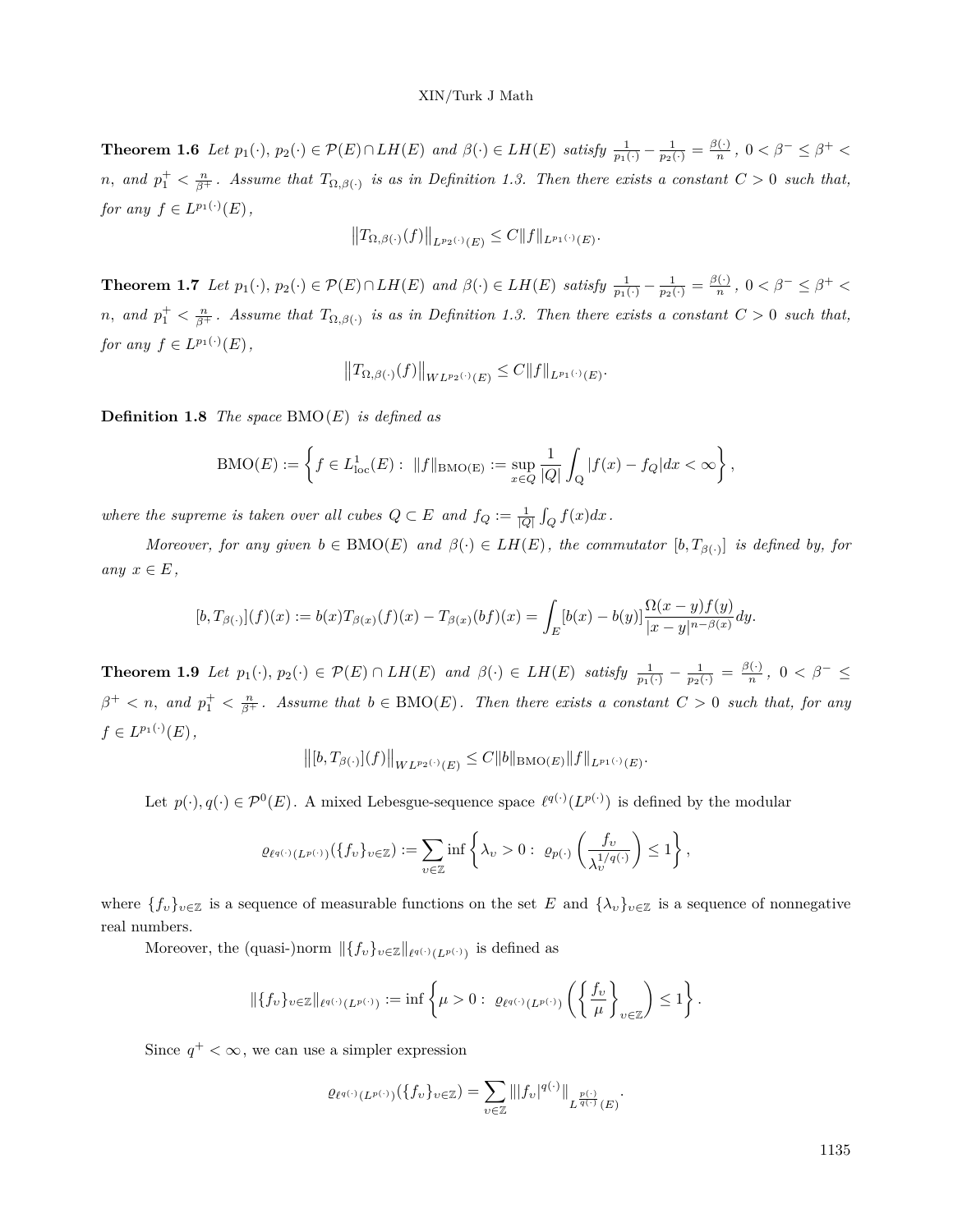In particular, if  $p(\cdot), q(\cdot)$  are constants, then  $\ell^{q(\cdot)}(L^{p(\cdot)}) = \ell^{q}(L^{p}).$ 

Now, we recall the definition of the Herz space with variable exponent (see, for example, [[13\]](#page-20-8)). Let  $\mathbb{Z}_+ := \{0, 1, \dots\}$  and  $\mathbb{N} := \{1, \dots\}$ . For any  $k \in \mathbb{Z}$ , let  $B_k := \{x \in \mathbb{R} : |x| \leq 2^k\}$ ,  $A_k := B_k \setminus B_{k-1}$ , and  $\chi_k = \chi_{A_k}$ . Moreover, for any  $k \in \mathbb{N}$ , let  $\tilde{\chi}_k := \chi_{A_k}$  and  $\tilde{\chi}_0 := \chi_{B_0}$ .

**Definition 1.10** Let  $\alpha(\cdot), p(\cdot)$ , and  $q(\cdot) \in \mathcal{P}^0(E)$ . Then the inhomogeneous Herz space  $K_{n(\cdot)}^{\alpha(\cdot),q(\cdot)}$  $_{p(\cdot)}^{\alpha(\cdot),q(\cdot)}(E)$  *with variable exponent is defined by*

$$
K^{\alpha(\cdot),q(\cdot)}_{p(\cdot)}(E) := \left\{ f \in L^{p(\cdot)}_{\text{loc}}(E) : ||f||_{K^{\alpha(\cdot),q(\cdot)}_{p(\cdot)}(E)} < \infty \right\},\,
$$

*where*

$$
\|f\|_{K^{\alpha(\cdot),q(\cdot)}_{p(\cdot)}(E)}:=\|f\chi_{B_0}\|_{L^{p(\cdot)}(E)}+\left\|\left\{2^{k\alpha(\cdot)}f\chi_k\right\}_{k\geq 1}\right\|_{\ell^{q(\cdot)}(L^{p(\cdot)})}.
$$

*Moreover, the homogeneous Herz space*  $\dot{K}_{n(\cdot)}^{\alpha(\cdot),q(\cdot)}$  $p_{p(\cdot)}^{(\alpha(\cdot),q(\cdot))}(E)$  *with variable exponent is defined by* 

$$
\dot{K}_{p(\cdot)}^{\alpha(\cdot),q(\cdot)}(E):=\left\{f\in L_{\rm loc}^{p(\cdot)}\big(E\setminus\{0\}\big):\|f\|_{\dot{K}_{p(\cdot)}^{\alpha(\cdot),q(\cdot)}(E)}<\infty\right\},
$$

*where*

$$
\|f\|_{\dot{K}_{p(\cdot)}^{\alpha(\cdot),q(\cdot)}(E)}:=\left\|\left\{2^{k\alpha(\cdot)}f\chi_k\right\}_{k\in\mathbb{Z}}\right\|_{\ell^{q(\cdot)}(L^{p(\cdot)})}.
$$

We point out that when  $\alpha(\cdot)$ ,  $p(\cdot)$ ,  $q(\cdot)$  are constant, then

$$
K^{\alpha(\cdot),q(\cdot)}_{p(\cdot)}(E)=K^{\alpha,q}_p(E),\ \dot{K}^{\alpha(\cdot),q(\cdot)}_{p(\cdot)}(E)=\dot{K}^{\alpha,q}_p(E),
$$

where  $K_p^{\alpha,q}(E)$  and  $\dot{K}_p^{\alpha,q}(E)$  are the classical Herz spaces.

Moreover, if  $\alpha(\cdot)$ ,  $q(\cdot) \in LH_{\infty}(E)$ , then  $K_{n(\cdot)}^{\alpha(\cdot),q(\cdot)}$  $p_{(·)}^{\alpha(\cdot),q(\cdot)}(E) = K_{p(·)}^{\alpha_{\infty},q_{\infty}}(E)$ ; if  $\alpha(\cdot), q(\cdot) \in LH_0(E)$ , then

$$
\|f\|_{K^{\alpha(\cdot),q(\cdot)}_{p(\cdot)}(E)} \approx \left[\sum_{k=-\infty}^{-1} \|2^{k\alpha(0)} f \chi_k\|_{L^{p(\cdot)}(E)}^{q(0)}\right]^{\frac{1}{q(0)}} + \left[\sum_{k=0}^{\infty} \|2^{k\alpha_\infty} f \chi_k\|_{L^{p(\cdot)}(E)}^{q_\infty}\right]^{\frac{1}{q_\infty}},
$$

see, for example, [[13\]](#page-20-8).

Let  $\varphi \in C_c^{\infty}(\mathbb{R}^n)$  satisfy supp $(\varphi) \subset B_0$  and  $\int_{\mathbb{R}^n} \varphi(x) dx \neq 0$ . For any  $t > 0$ , let  $\varphi_t(\cdot) := t^{-n} \varphi(\frac{\cdot}{t})$ . Denote by  $\mathcal{S}(\mathbb{R}^n)$  the space of all Schwartz functions equipped with the well-known topology determined by a countable family of norms and by  $\mathcal{S}'(\mathbb{R}^n)$  its dual space (namely, the space of all tempered distributions) equipped with the weak- $*$  topology. For any  $f \in \mathcal{S}'(\mathbb{R}^n)$ , the maximal function  $M_{\varphi}(f)$  of f is defined by, for any  $x \in \mathbb{R}^n$ ,

$$
M_{\varphi}(f)(x) := \sup_{t>0} |\varphi_t * f(x)|.
$$

Now, we recall the definitions of homogeneous Herz–Hardy spaces  $H\dot{K}_{n(\cdot)}^{\alpha(\cdot),q(\cdot)}$  $_{p(\cdot)}^{\alpha(\cdot),q(\cdot)}(E)$  .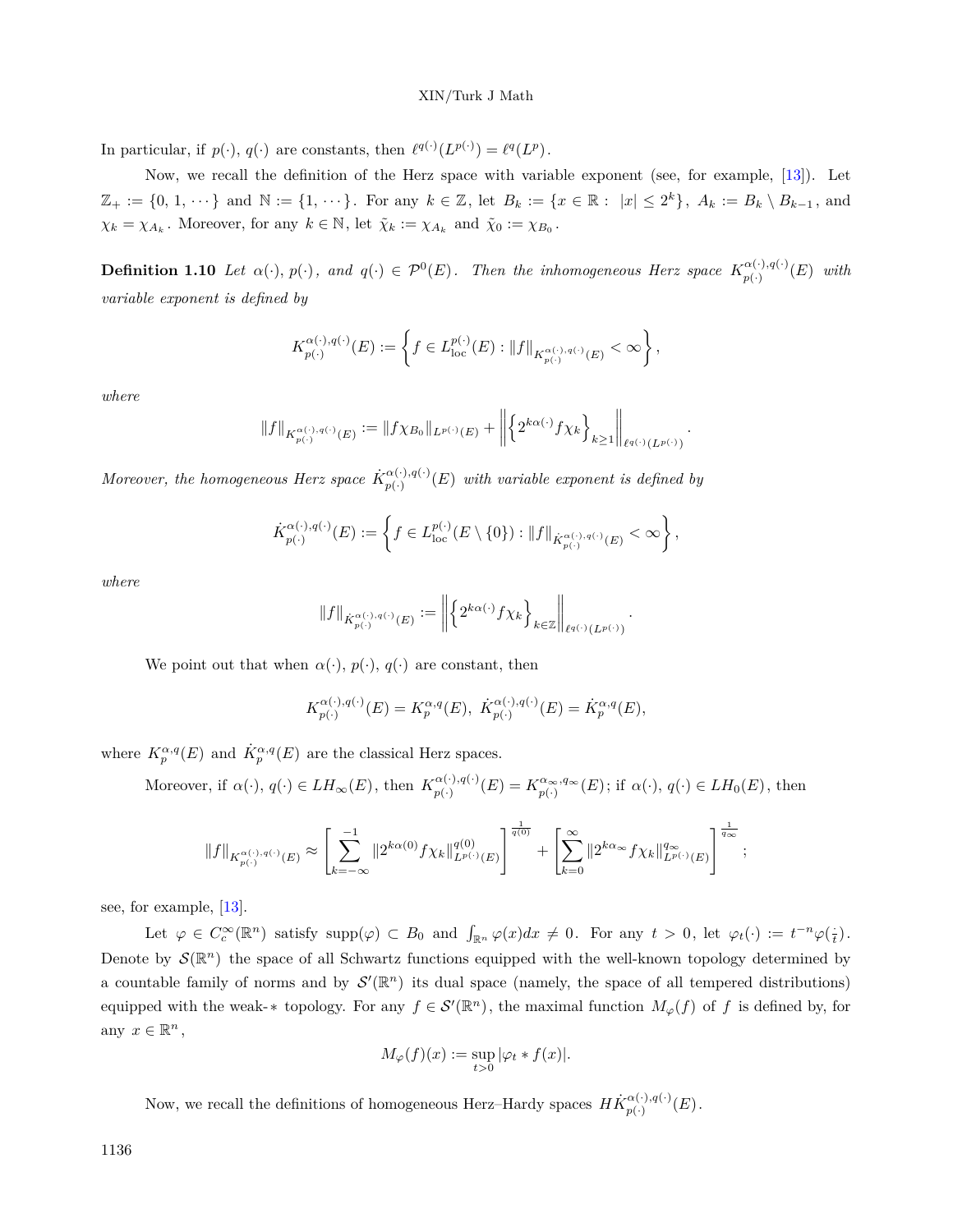**Definition 1.11** Let  $\alpha(\cdot), p(\cdot)$  and  $q(\cdot) \in \mathcal{P}^0(E)$ . The homogeneous Herz–Hardy space  $H\dot{K}_{n(\cdot)}^{\alpha(\cdot),q(\cdot)}$  $\frac{a(\cdot),q(\cdot)}{p(\cdot)}(E)$  *is defined as the set of all*  $f \in \mathcal{S}'(\mathbb{R}^n)$  *satisfying*  $M_{\varphi}(f) \in \dot{K}_{n(\cdot)}^{\alpha(\cdot),q(\cdot)}$  $p_{p(\cdot)}^{\alpha(\cdot),q(\cdot)}(E)$  *with the quasi-norm* 

$$
\|f\|_{H\dot{K}^{\alpha(\cdot),q(\cdot)}_{p(\cdot)}(E)}:=\|M_{\varphi}(f)\|_{\dot{K}^{\alpha(\cdot),q(\cdot)}_{p(\cdot)}(E)}.
$$

It is worth pointing out that, if  $p(\cdot) \in LH(E)$ ,  $-\frac{n}{p^+} < \alpha^- < \alpha^+ < n - \frac{n}{p^-}$ , and  $q(\cdot) \in \mathcal{P}^0(E)$ , then  $H\dot{K}_{n(\cdot)}^{\alpha(\cdot),q(\cdot)}$  $\dot{K}_{p(\cdot)}^{\alpha(\cdot),q(\cdot)}(E) = \dot{K}_{p(\cdot)}^{\alpha(\cdot),q(\cdot)}$  $p_{p(\cdot)}^{\alpha(\cdot),q(\cdot)}(E)$  (see, for example, [\[9](#page-20-10)]). Moreover, if  $\alpha(\cdot) = 0, p(\cdot) = q(\cdot)$ , then  $H\dot{K}_{p(\cdot)}^{\alpha(\cdot),q(\cdot)}$  $p_{\left( \cdot \right) }^{\alpha \left( \cdot \right) ,q\left( \cdot \right) }(E)$ and  $\dot{K}_{n(\cdot)}^{\alpha(\cdot),q(\cdot)}$  $p_{p(\cdot)}^{\alpha(\cdot),q(\cdot)}(E)$  coincide with  $L^{p(\cdot)}(E)$  (see [\[9](#page-20-10)]).

<span id="page-6-2"></span>**Theorem 1.12** Let  $\alpha(\cdot)$ ,  $\beta(\cdot)$ ,  $p_1(\cdot)$ ,  $p_2(\cdot)$ ,  $q_1(\cdot)$ ,  $q_2(\cdot) \in LH(E)$  satisfy  $\frac{1}{p_1(\cdot)} - \frac{1}{p_2(\cdot)} = \frac{\beta(\cdot)}{n}$  $\frac{f(\cdot)}{n}$ ,  $0 < \beta^{-} \leq \beta^{+} < n$ , *and*  $p_1^+ < \frac{n}{\beta^+}$ . If  $\alpha(\cdot) \geq n(1 - \frac{1}{p_1^+})$  $\frac{1}{p_1}$ ,  $q_1(0)$  ≤  $q_2(0)$ , and  $(q_1)_{\infty}$  ≤  $(q_2)_{\infty}$ , then  $T_{\beta(\cdot)}$  is bounded from  $H\dot{K}_{n_1}^{\alpha(\cdot),q_1(\cdot)}$  $\chi_{p_1(\cdot)}^{\alpha(\cdot),q_1(\cdot)}(E)$  *to*  $\dot{K}_{p_2(\cdot)}^{\alpha(\cdot),q_2(\cdot)}$  $\frac{\alpha(\cdot),q_2(\cdot)}{p_2(\cdot)}(E)$  .

<span id="page-6-4"></span>**Theorem 1.13** Let  $\alpha(\cdot)$ ,  $\beta(\cdot)$ ,  $p_1(\cdot)$ ,  $p_2(\cdot)$ ,  $q_1(\cdot)$ ,  $q_2(\cdot) \in LH(E)$  satisfy  $\frac{1}{p_1(\cdot)} - \frac{1}{p_2(\cdot)} = \frac{\beta(\cdot)}{n}$  $\frac{(0)}{n}$ ,  $0 < \beta^{-} \leq \beta^{+} < n$ , *and*  $p_1^+ < \frac{n}{\beta^+}$ . Assume that  $b \in BMO(E)$ . If  $\alpha(\cdot) \geq n(1 - \frac{1}{p_1})$ .  $\frac{1}{p_1}$ ,  $q_1(0)$  ≤  $q_2(0)$ , and  $(q_1)_{\infty}$  ≤  $(q_2)_{\infty}$ , then  $[b, T_{\beta(\cdot)}]$  *is bounded from*  $H\dot{K}_{p_1(\cdot)}^{\alpha(\cdot),q_1(\cdot)}$  $\alpha^{(\cdot)},q_1(\cdot) \ (E)$  *to*  $\dot{K}_{p_2(\cdot)}^{\alpha(\cdot),q_2(\cdot)}$  $\frac{\alpha(\cdot),q_2(\cdot)}{p_2(\cdot)}(E)$ .

This paper is organized as follows.

In Section [2](#page-6-0), we give some auxiliary conclusions for the proofs of the main results of this paper. Moreover, in Section [3](#page-10-0), we give out the proofs of the main results by using auxiliary conclusions presented in Section [2](#page-6-0).

Finally, we make some conventions on notations. Throughout the whole paper, we always denote by *C* a positive constant which is independent of the main parameters, but it may vary from line to line. The symbol *f* ≤ *g* means that *f* ≤ *Cg*. If *f* ≤ *g* and *g* ≤ *f*, we then write *f* ≈ *g*. For any given *q* ∈ [1, ∞], we denote by  $q'$  its conjugate exponent, namely,  $\frac{1}{q} + \frac{1}{q'} = 1$ .

#### <span id="page-6-0"></span>**2. Preliminaries**

<span id="page-6-3"></span>In this section, we recall some useful auxiliary conclusions for the proofs of the main results of this paper.

**Lemma 2.1** ([[4](#page-20-12)]) Let  $\beta(\cdot) \in \mathcal{P}(\mathbb{R}^n)$ . If  $\beta(\cdot) \in LH_0(\mathbb{R}^n)$ , then there exists a constant  $C > 0$  such that, for  $any \ x \in \mathbb{R}^n \ with \ |x| < 1,$ 

$$
C^{-1}|x|^{\beta(0)} \le |x|^{\beta(x)} \le C|x|^{\beta(0)};
$$

 $if \beta(\cdot) \in LH_\infty(\mathbb{R}^n)$ , then there exists a constant  $C > 0$  such that, for any  $x \in \mathbb{R}^n$  with  $|x| \geq 1$ ,

$$
C^{-1}|x|^{\beta(\infty)}\leq |x|^{\beta(x)}\leq C|x|^{\beta(\infty)}.
$$

<span id="page-6-1"></span>**Lemma 2.2** ([[5](#page-20-1), [14\]](#page-20-3)) If  $p(\cdot) \in \mathcal{P}(E)$ , then there exists a constant  $C > 0$  such that, for any  $f \in L^{p(\cdot)}(E)$  and  $g \in L^{p'(\cdot)}(E)$ ,

$$
\int_E |f(x)g(x)| dx \leq r_p ||f||_{L^{p(\cdot)}(E)} ||g||_{L^{p'(\cdot)}(E)},
$$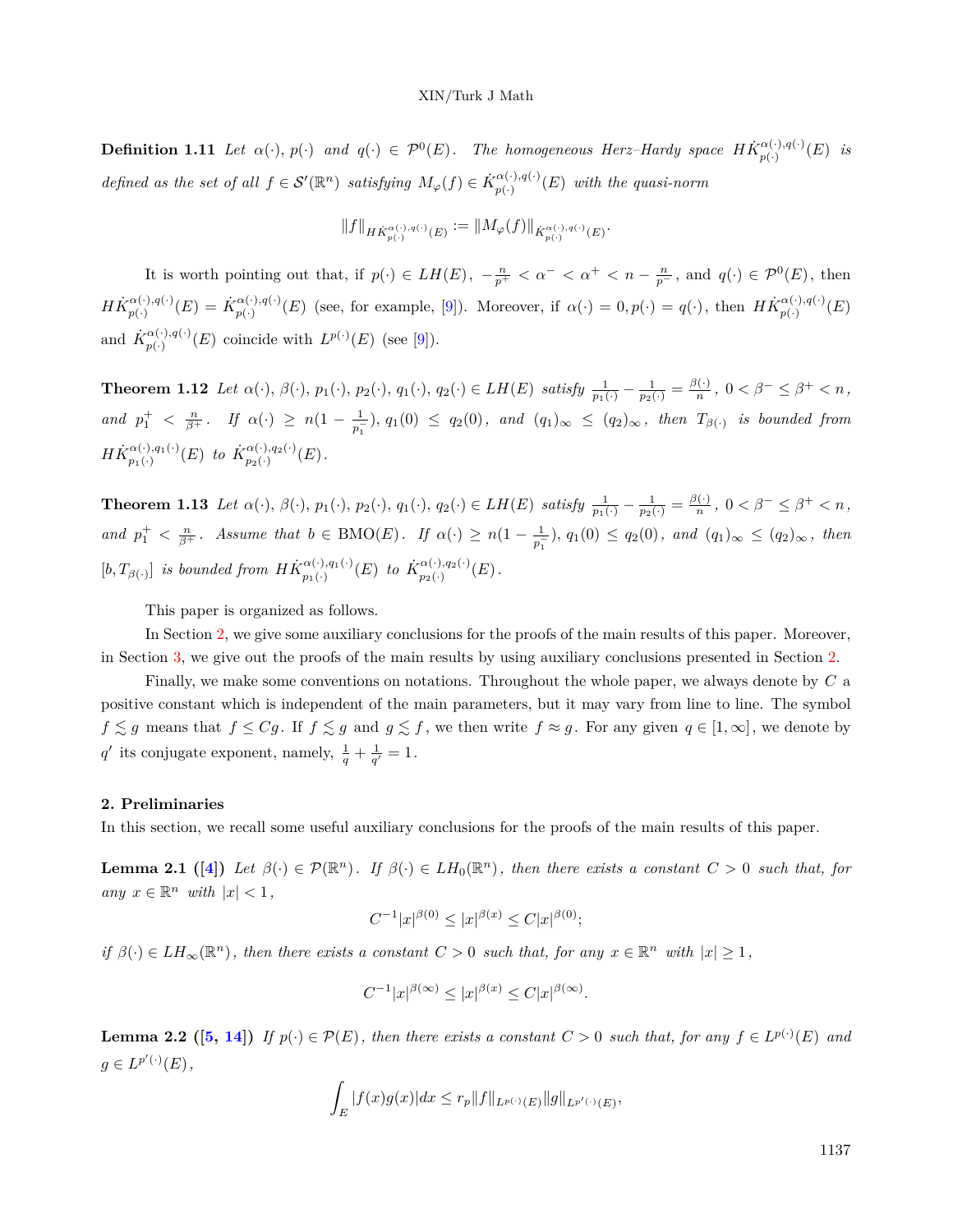*where*  $r_p := 1 + \frac{1}{p^-} - \frac{1}{p^+}$ .

<span id="page-7-2"></span>**Lemma 2.3 ([[11](#page-20-6)])** *Let*  $q(\cdot) \in \mathcal{B}(E)$ *. Then there exists a constant*  $C > 0$  *such that, for any ball*  $B \subset E$ *,* 

$$
C^{-1} \le \frac{1}{|B|} \|\chi_B\|_{L^{q(\cdot)}(E)} \|\chi_B\|_{L^{q'(\cdot)}(E)} \le C.
$$

*Moreover, for any ball*  $B \subset E$  *and*  $x \in B$ *,* 

$$
\|\chi_B\|_{L^{q(\cdot)}(E)} \approx |B|^{\frac{1}{q(x)}}.
$$

In particular, for any ball  $B \subset E$  satisfying  $|B| \leq 2^n$ ,  $||\chi_B||_{L^{q(\cdot)}(E)} \approx |B|^{\frac{1}{p_{\infty}}}$ .

**Lemma 2.4 ([[12](#page-20-13)])** Let  $q(\cdot) \in \mathcal{B}(\mathbb{R}^n)$ . Then there exists a positive constant C such that, for any ball B in  $\mathbb{R}^n$ , and any measurable subset  $S \subset B$ ,

$$
\frac{\|\chi_B\|_{L^{q(\cdot)}(\mathbb{R}^n)}}{\|\chi_S\|_{L^{q(\cdot)}(\mathbb{R}^n)}} \leq C \frac{|B|}{|S|}, \quad \frac{\|\chi_S\|_{L^{q(\cdot)}(\mathbb{R}^n)}}{\|\chi_B\|_{L^{q(\cdot)}(\mathbb{R}^n)}} \leq C \left(\frac{|S|}{|B|}\right)^{\delta_1},
$$

$$
\frac{\|\chi_S\|_{L^{q'(\cdot)}(\mathbb{R}^n)}}{\|\chi_B\|_{L^{q'(\cdot)}(\mathbb{R}^n)}} \leq C \left(\frac{|S|}{|B|}\right)^{\delta_2},
$$

*where*  $\delta_1, \delta_2 \in (0,1)$  *are constants independent of B and S*.

<span id="page-7-1"></span>**Lemma 2.[5](#page-20-1)** ([5, [6](#page-20-11)]) Let  $p(\cdot) \in \mathcal{P}(E)$ . Then  $||f||_{L^{p(\cdot)}(E)} \leq 1$  if and only if  $\int_E |f(y)|^{p(y)} dy \leq 1$ . In particular,  $||f||_{L^{p(\cdot)}(E)} = 1$  *if and only if*  $\int_E |f(y)|^{p(y)} dy = 1$ .

**Lemma 2.6** ([[1](#page-20-7)]) Let  $\alpha(\cdot) \in \mathcal{P}(\mathbb{R}^n)$  and  $r_1, r_2 \in (0, \infty)$ . If  $\alpha(\cdot) \in LH(\mathbb{R}^n)$ , then, for any  $x \in B(0, r_1)$  $B(0, \frac{r_1}{2})$  *and*  $y \in B(0, r_2) \setminus B(0, \frac{r_2}{2})$ ,

$$
r_1^{\alpha(x)} \lesssim r_2^{\alpha(y)} \times \begin{cases} (\frac{r_1}{r_2})\alpha^+, & 0 < r_2 \leq \frac{r_1}{2}, \\[0.2cm] 1, & \frac{r_1}{2} < r_2 \leq 2r_1, \\[0.2cm] (\frac{r_1}{r_2})^{\alpha^-}, & r_2 > 2r_1, \end{cases}
$$

with the implicit positive constant independent of  $x, y, r_1$  and  $r_2$ .

<span id="page-7-0"></span>**Lemma 2.7** Let  $\beta(\cdot) \in \mathcal{P}^n(E)$ . Assume that  $s > \frac{n}{n-\beta^+}$  and  $\Omega \in L^s(S^{n-1})$  is a homogeneous function of *degree zero. Then there exists a constant*  $C > 0$  *such that, for any*  $f \in L^1_{loc}(E)$  *and*  $x \in E$ ,

$$
\left|M_{\Omega,\beta(\cdot)}f(x)\right| \leq C \|\Omega\|_{L^s(\mathbf{S}^{n-1})} \left[M_{\beta(\cdot)s'}(|f|^{s'})(x)\right]^{\frac{1}{s'}}
$$

*.*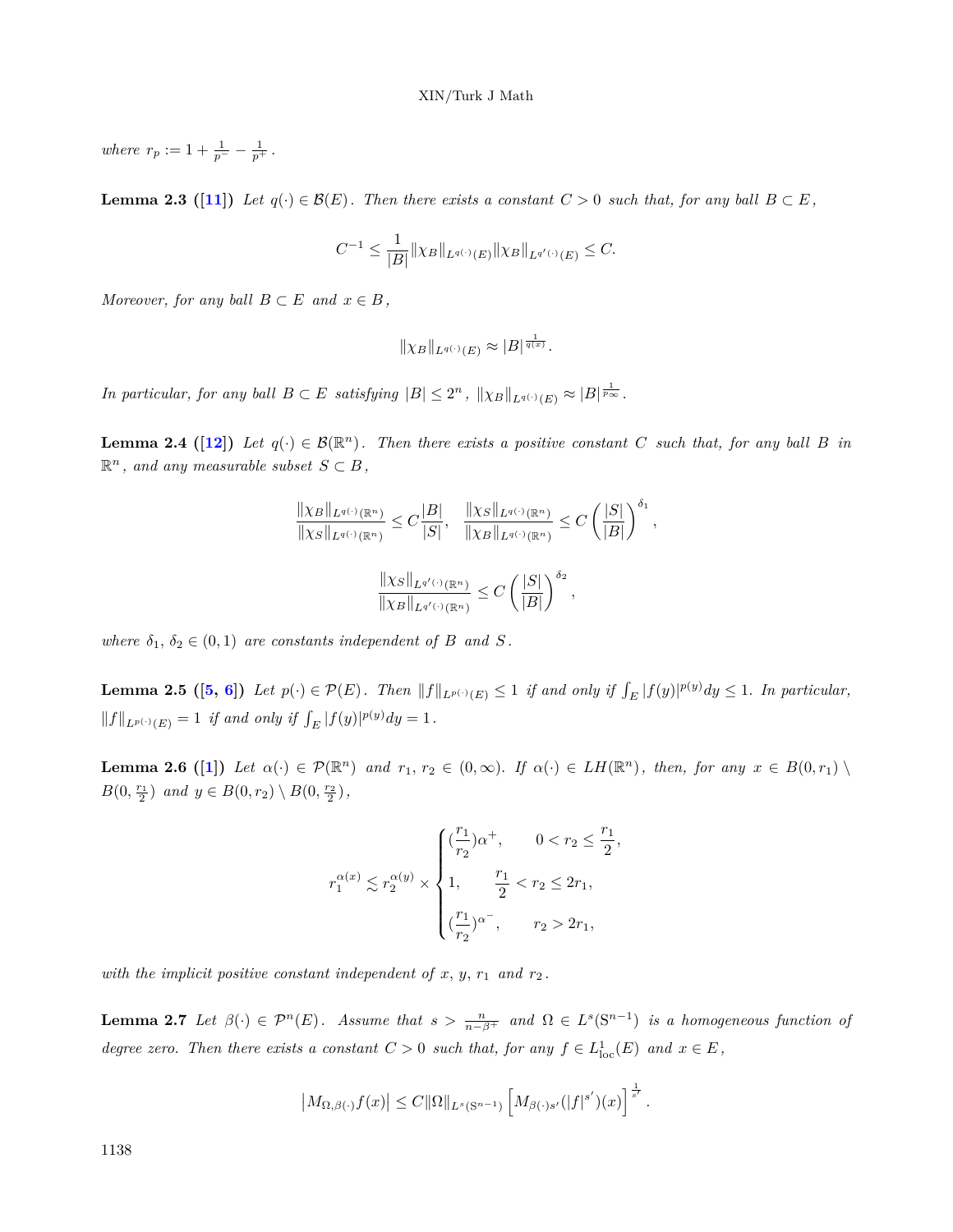**Proof** By Hölder's inequality, we have that, for any  $x \in E$ ,

$$
|M_{\Omega,\beta(\cdot)}(f)(x)|
$$
  
\n
$$
= \sup_{r>0} \frac{1}{|B(x,r)|^{1-\frac{\beta(x)}{n}}} \int_{B(x,r)\cap E} |\Omega(x-y)||f(y)| dy
$$
  
\n
$$
\leq \sup_{r>0} \frac{1}{|B(x,r)|^{1-\frac{\beta(x)}{n}}} \left( \int_{B(x,r)\cap E} |\Omega(x-y)|^s dy \right)^{1/s} \left( \int_{B(x,r)\cap E} |f(y)|^{s'} dy \right)^{1/s'}
$$
  
\n
$$
\leq C ||\Omega||_{L^s(S^{n-1})} \left( \sup_{r>0} \frac{1}{|B(x,r)|^{1-\frac{\beta(x)s'}{n}}} \int_{B(x,r)\cap E} |f(y)|^{s'} dy \right)^{1/s'}
$$
  
\n
$$
= C ||\Omega||_{L^s(S^{n-1})} \left[ M_{\beta(\cdot)s'}(|f|^{s'})(x) \right]^{\frac{1}{s'}}.
$$

 $\Box$ 

<span id="page-8-1"></span>**Lemma [2](#page-20-14).8 (2)** Let  $\beta(\cdot) \in \mathcal{P}^n(E)$ . Suppose that  $p_1, p_2(\cdot) \in LH(E)$  satisfy  $p_1^+ < \frac{n}{\beta^+}$  and  $\frac{1}{p_1(\cdot)} - \frac{1}{p_2(\cdot)} = \frac{\beta(\cdot)}{n}$  $\frac{(\cdot)}{n}$ . *Then there exists a constant*  $C > 0$  *such that, for any*  $f \in L^{p_1(\cdot)}(E)$ ,

$$
||M_{\beta(\cdot)}(f)||_{L^{p_2(\cdot)}(E)} \leq C||f||_{L^{p_1(\cdot)}(E)}.
$$

<span id="page-8-0"></span>**Lemma 2.9** Let  $\beta(\cdot) \in \mathcal{P}^n(E)$  satisfy  $0 < \beta^- \leq \beta^+ < n$  and  $\epsilon \in (\max{\beta^-}, n - \beta^+])$ . Then there exists a *positive constant*  $C := C_{(\beta^-, n, \epsilon)}$  *such that, for any*  $f \in L^1_{loc}(E)$  *and*  $x \in E$ ,

$$
\left|T_{\Omega,\beta(\cdot)}(f)(x)\right| \leq C \left[M_{\Omega,\beta(\cdot)-\epsilon}(f)(x)\right]^{1/2} \left[M_{\Omega,\beta(\cdot)+\epsilon}(f)(x)\right]^{1/2},
$$

*where*

$$
M_{\Omega,\beta(\cdot)}(f)(x) := \sup_{r>0} \frac{1}{|B(x,r)|^{1-\frac{\beta(x)}{n}}} \int_{B(x,r)\cap E} |\Omega(x-y)| |f(y)| dy.
$$

**Proof** We prove this lemma via borrow some ideas from [[21\]](#page-21-6). Let  $\delta \in (0, \infty)$  be a given constant. Then, for any  $x \in E$ ,

$$
T_{\Omega,\beta(\cdot)}(f)(x) = \int_{\{y \in E: \ |x-y| < \delta\}} \frac{\Omega(x-y)f(y)}{|x-y|^{n-\beta(x)}} dy + \int_{\{y \in E: \ |x-y| \ge \delta\}} \frac{\Omega(x-y)f(y)}{|x-y|^{n-\beta(x)}} dy
$$
\n
$$
=: I_1 + I_2.
$$

For any  $i \in \mathbb{Z}_+$ , let  $A_i := \{ y \in E : 2^{-i-1} \delta \leq |x - y| < 2^{-i} \delta \}$ . Then we have

$$
\begin{aligned} |I_1| &\leq \sum_{i=0}^\infty \int_{A_i} \frac{|\Omega(x-y)||f(y)|}{|x-y|^{n-\beta(x)}} dy \\ &\leq \sum_{i=0}^\infty \frac{1}{(2^{-i-1}\delta)^{n-\beta(x)+\epsilon}} \int_{B_i} |\Omega(x-y)||f(y)| dy, \end{aligned}
$$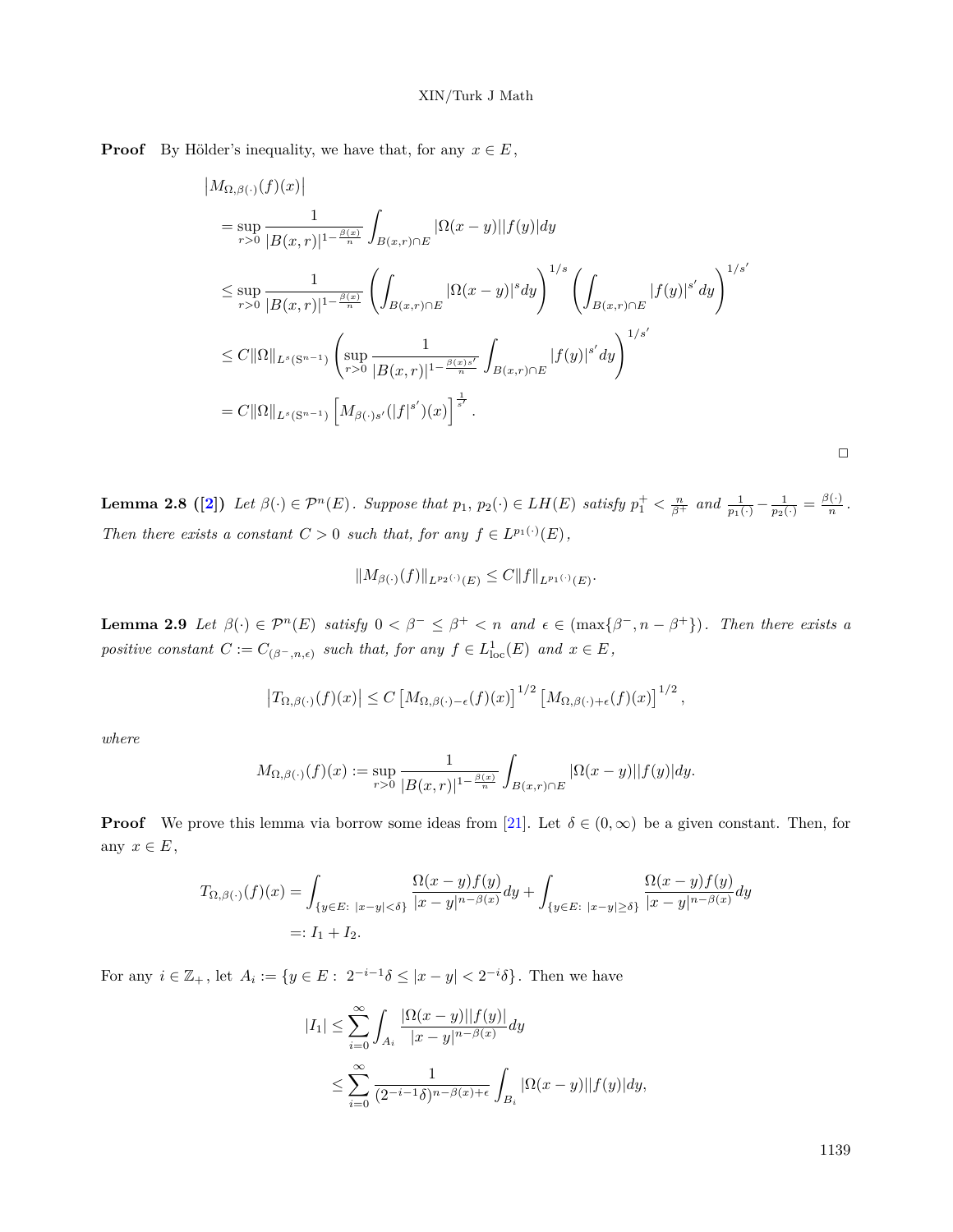where  $B_i := \{ y \in E : |x - y| < 2^{-i}\delta \}$ . Thus,  $I_1 \leq C \delta^{\epsilon} M_{\Omega, \beta(\cdot) - \epsilon}(f)(x)$ . Similarly,

$$
\begin{aligned} |I_2| &\leq C \sum_{i=1}^{\infty} \frac{1}{(2^{i-1}\delta)^{n-\beta(x)}} \int_{B_i} |\Omega(x-y)| |f(y)| dy \\ &\leq C \delta^{-\epsilon} M_{\Omega,\beta(\cdot)+\epsilon}(f)(x). \end{aligned}
$$

Take  $\delta$  satisfy  $\delta^{\epsilon} = [M_{\Omega,\beta(\cdot)+\epsilon}(f)(x)/M_{\Omega,\beta(\cdot)-\epsilon}(f)(x)]^{1/2}$ . Then we find that

$$
\begin{aligned} |T_{\Omega,\beta(\cdot)}f(x)| &\leq C[\delta^{\epsilon}M_{\Omega,\beta(\cdot)-\epsilon}(f)(x)+\delta^{-\epsilon}M_{\Omega,\beta(\cdot)+\epsilon}(f)(x)] \\ &\leq C[M_{\Omega,\beta(\cdot)-\epsilon}(f)(x)]^{1/2}[M_{\Omega,\beta(\cdot)+\epsilon}(f)(x)]^{1/2}.\end{aligned}
$$

<span id="page-9-2"></span>This finishes the proof of this lemma.  $\Box$ 

**Lemma 2.10 ([\[12\]](#page-20-13)**) Let  $q(\cdot) \in \mathcal{P}(E)$  and  $m$  be a given positive integer. Then, for any  $b \in BMO(E)$ , and *any*  $i, j ∈ \mathbb{Z}$  *with*  $j > i$ *,* 

$$
C^{-1} ||b||_{\text{BMO}(E)}^m \le \sup_B \frac{1}{\|\chi_B\|_{L^{q(\cdot)}(E)}} ||(b - b_B)^m \chi_B||_{L^{q(\cdot)}(E)} \le C ||b||_{\text{BMO}(E)}^m
$$
  

$$
||(b - b_{B_i})^m \chi_{B_j}||_{L^{q(\cdot)}(E)} \le C(j - i)^m ||b||_{\text{BMO}(E)}^m ||\chi_{B_j}||_{L^{q(\cdot)}(E)}.
$$

Similarly to the above Lemma [2.9](#page-8-0), the conclusion about commutators is given without proof.

<span id="page-9-0"></span>**Lemma 2.11** Let  $\beta(\cdot) \in \mathcal{P}^n(E)$ ,  $m \in \mathbb{N}$ , and  $\epsilon \in (\max\{\beta^-, n - \beta^+\})$ . Then there exists a positive constant  $C = C_{(\beta^-, n, \epsilon)}$  *such that, for any*  $f \in L^1_{loc}(E)$ ,  $b \in L^1_{loc}(E)$  *and*  $x \in E$ ,

$$
\Big|T_{\Omega,\beta(\cdot)}^{m,b}(f)(x)\Big|\leq C[M_{\Omega,\beta(\cdot)-\epsilon}^{m,b}(f)(x)]^{1/2}[M_{\Omega,\beta(\cdot)+\epsilon}^{m,b}(f)(x)]^{1/2}
$$

*where*

$$
M^{m,b}_{\Omega,\beta(\cdot)}(f)(x):=\sup_{r>0}\frac{1}{|B(x,r)|^{1-\frac{\beta(x)}{n}}}\int_{B(x,r)\cap E}|\Omega(x-y)||b(x)-b(y)|^m|f(y)|dy.
$$

**Definition 2.12** ([\[9\]](#page-20-10)) Let  $\alpha(\cdot) \in L^{\infty}(E)$ ,  $p(\cdot) \in \mathcal{P}(E)$ ,  $q(\cdot) \in \mathcal{P}^0(E)$ , and  $s \in \mathbb{Z}_+$ . A function a is said to be *a* central  $(\alpha(\cdot), q(\cdot))$ -atom, *if* 

(1) supp(a) 
$$
\subset \overline{B(0,r)} \cap E = \{x \in E : |x| \le r\}
$$
 with  $r > 0$ ;  
\n(2)  $||a||_{L^{p(\cdot)}} \le |\overline{B(0,r)} \cap E|^{-\frac{\alpha(0)}{n}}$  with  $0 < r < 1$ ;  
\n(3)  $||a||_{L^{p(\cdot)}} \le |\overline{B(0,r)} \cap E|^{-\frac{\alpha_{\infty}}{n}}$  with  $r \ge 1$ ;  
\n(4)  $\int_E x^n a(x) dx = 0$ ,  $|\eta| \le s$ .

<span id="page-9-1"></span>*A function a is said to be a* central  $(\alpha(\cdot), q(\cdot))$ -atom of restricted type, if *a satisfies the conditions* (3),  $(4)$ *, and*  $\text{supp}(a) \subset B(0,r) \cap E$  *with*  $r \geq 1$ *.* 

*,*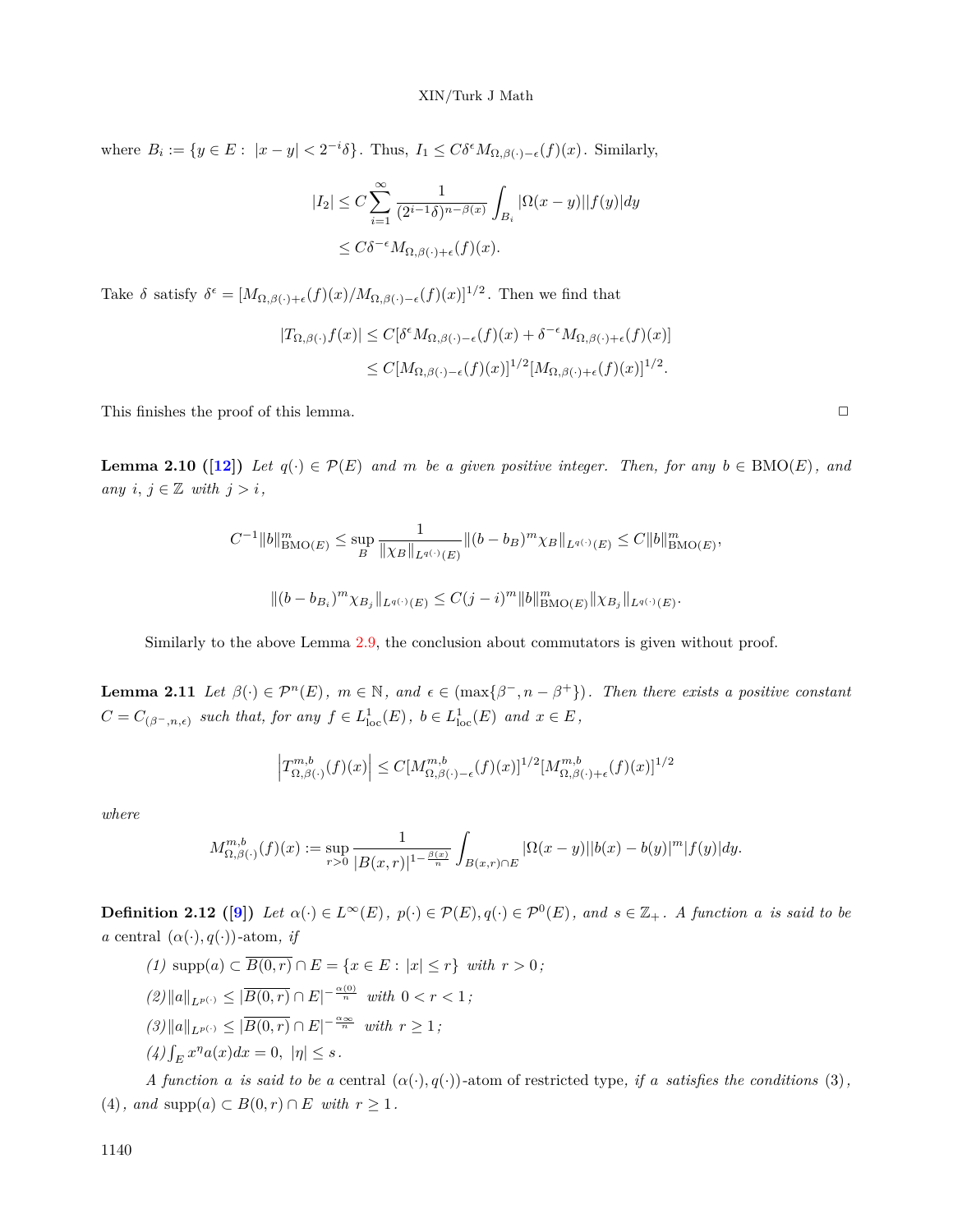#### XIN/Turk J Math

**Lemma 2.13** ([\[9](#page-20-10)]) Let  $\alpha(\cdot), q(\cdot) \in LH(E)$  and  $p(\cdot) \in \mathcal{P}(E) \cap LH(E)$ . Then, for any given  $f \in H\dot{K}_{n(\cdot)}^{\alpha(\cdot),q(\cdot)}$  $\frac{\alpha(\cdot),q(\cdot)}{p(\cdot)}(E),$ *the following conclusion is true:*

$$
f = \sum_{k=-\infty}^{\infty} \lambda_k a_k,
$$

where the series converges in the sense of distributions, for any  $k \in \mathbb{Z}$ ,  $\lambda_k \geq 0$  and  $a_k$  is a central  $(\alpha(\cdot), p(\cdot))$ . *atom with* supp $(a)$  ⊂  $B_k$  ∩  $E$ *, and* 

$$
\left[\sum_{k=-\infty}^{-1} |\lambda_k|^{q(0)}\right]^{\frac{1}{q(0)}} + \left[\sum_{k=0}^{\infty} |\lambda_k|^{q_{\infty}}\right]^{\frac{1}{q_{\infty}}} \leq C \|f\|_{H\dot{K}_{p(\cdot)}^{\alpha(\cdot),q(\cdot)}(E)}.
$$

*Conversely, if*

$$
\alpha(\cdot) \ge n\left(1 - \frac{1}{p^-}\right)
$$
 and  $s \ge \left[\alpha^+ + n\left(\frac{1}{p^-} - 1\right)\right]$ ,

*then*  $f \in H\dot{K}^{\alpha(\cdot),q(\cdot)}_{n(\cdot)}$  $_{p(\cdot)}^{\alpha(\cdot),q(\cdot)}(E)$ , and

$$
\|f\|_{H\dot{K}_{p(\cdot)}^{\alpha(\cdot),q(\cdot)}(E)} \thickapprox \inf \left\{ \left[ \sum_{k=-\infty}^{-1} |\lambda_k|^{q(0)} \right]^{\frac{1}{q(0)}} + \left[ \sum_{k=0}^{\infty} |\lambda_k|^{q_{\infty}} \right]^{\frac{1}{q_{\infty}}} \right\},\
$$

*where the infimum is taken over all the decompositions of f .*

<span id="page-10-1"></span>**Lemma 2.14 ([\[9](#page-20-10)])** Let  $0 < a < 1$  and  $0 < q \leq \infty$ . Suppose that  $\{\varepsilon_k\}_{k \in \mathbb{Z}}$  is a sequence of positive real *numbers such that*

$$
\|\{\varepsilon_k\}_{k\in\mathbb{Z}}\|_{\ell^q}=:I<\infty.
$$

*Then the sequences*  $\{\delta_k : \delta_k = \sum$ *j≤k*  $a^{k-j} \varepsilon_j$ *}*<sub> $k \in \mathbb{Z}$  *and*  $\{\eta_k : \eta_k = \sum$ </sub> *j≥k*  $a^{j-k} \varepsilon_j$ *}*<sub>*k*∈Z *belong to*  $l^q$ *, and*</sub>

$$
\|\{\delta_k\}_{k\in\mathbb{Z}}\|_{\ell^q} + \|\{\eta_k\}_{k\in\mathbb{Z}}\|_{\ell^q} \leq CI,
$$

*where*  $C > 0$  *is a constant depending only on a and q.* 

#### <span id="page-10-0"></span>**3. Proofs of the main results**

In this section, we give the proofs of main results of this paper presented in Section [1.](#page-1-0)

**Proof** [Proof of Theorem [1.5](#page-3-0)] By Lemma [2.7](#page-7-0), we have that, for any  $\lambda > 0$ ,

$$
\int_{E} \left( \frac{M_{\Omega,\beta(\cdot)}(f)(x)}{\lambda} \right)^{p_2(x)} dx \le C \int_{E} \left( \frac{M_{\beta(\cdot)s'}(|f|^{s'})(x)}{\lambda} \right)^{p_2(x)/s'} dx.
$$

Moreover, since

$$
\frac{1}{p_1(\cdot)} - \frac{1}{p_2(\cdot)} = \frac{\beta(\cdot)}{n},
$$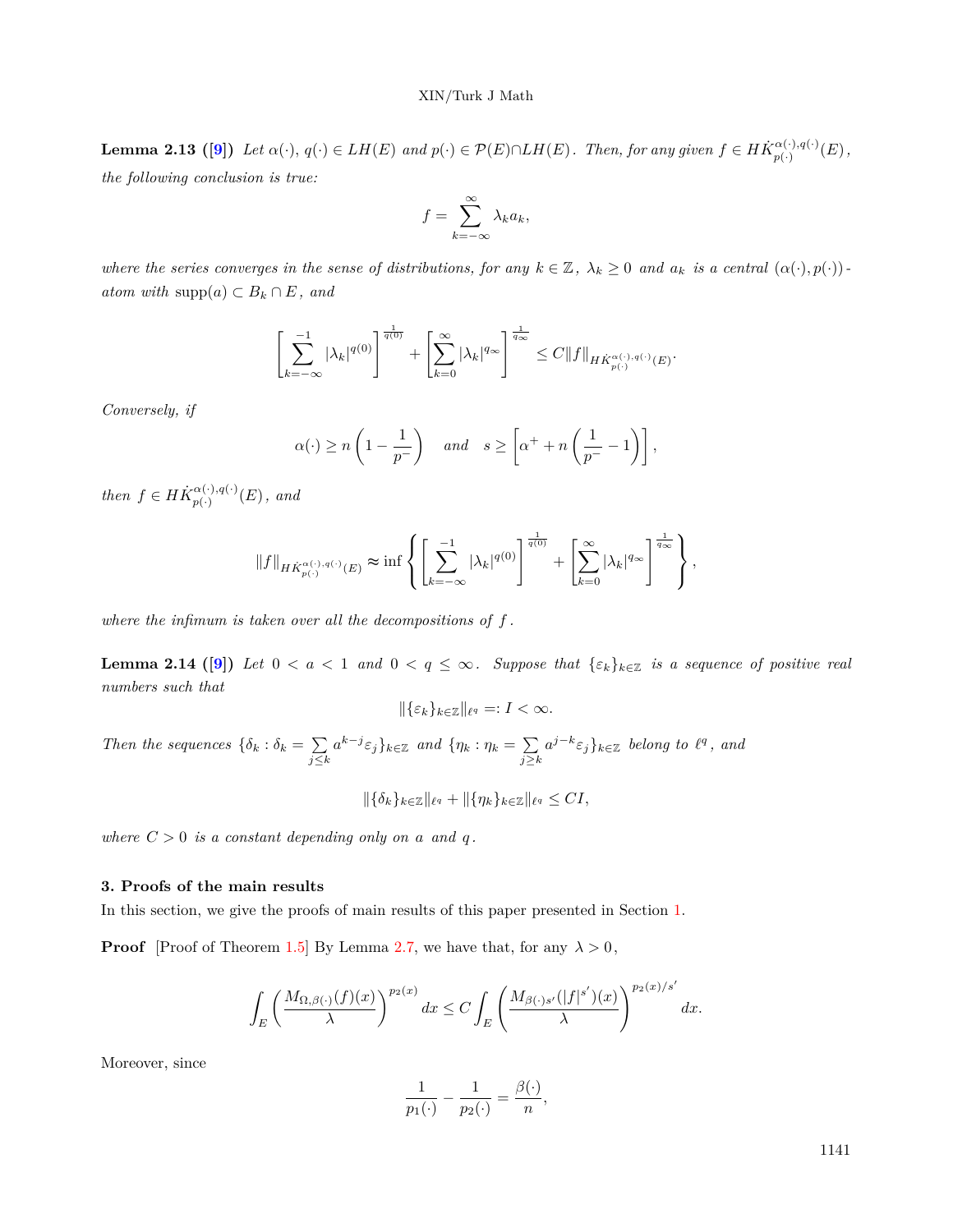it follows that

$$
\frac{s'}{p_1(\cdot)}-\frac{s'}{p_2(\cdot)}=\frac{\beta(\cdot)s'}{n},
$$

and

$$
\left\{\lambda > 0: \int_E \left(\frac{M_{\Omega,\beta(\cdot)}(f)(x)}{\lambda}\right)^{p_2(x)} dx \le 1\right\}
$$
  

$$
\supset \left\{\lambda > 0: C \int_E \left(\frac{M_{\beta(\cdot)s'}(|f(x)|^{s'})}{\lambda}\right)^{p_2(x)/s'} dx \le 1\right\},\
$$

which implies that

$$
\inf \left\{ \lambda > 0 : \int_E \left( \frac{M_{\Omega, \beta(\cdot)} f(x)}{\lambda} \right)^{p_2(x)} dx \le 1 \right\}
$$
  

$$
\le \inf \left\{ \lambda > 0 : C \int_E \left( \frac{M_{\beta(\cdot) s'}(|f(x)|^{s'})}{\lambda} \right)^{p_2(x)} dx \le 1 \right\}.
$$

By this and Lemma [2.8,](#page-8-1) we have

$$
||M_{\Omega,\beta(\cdot)}(f)||_{L^{p_2(\cdot)}(E)} \leq C ||M_{\beta(\cdot)s'}(|f|^{s'})||_{L^{p_2(\cdot)/s'}(E)}
$$
  

$$
\leq C ||f|^{s'}||_{L^{p_1(\cdot)/s'}(E)} \leq C ||f||_{L^{p_1(\cdot)}(E)}.
$$

This finishes the proof of Theorem [1.5](#page-3-0).  $\Box$ 

**Proof** [Proof of Theorem [1.6](#page-3-1)] Let  $f \in L^{p_1(\cdot)}(E)$ . Without loss of generality, we may assume  $||f||_{L^{p_1(\cdot)}(E)} =$ 1. Based on  $p_2^+$  <  $\infty$  and Lemma [2.5,](#page-7-1) to finish the proof of Theorem [1.6](#page-3-1), it suffices to prove that  $\int_E |T_{\Omega,\beta}(\cdot)(f)|^{p_2(x)} dx \leq C$ .

Fix  $\epsilon \in (0, \max\{\beta^-, n-\beta^+\})$  be such that  $\frac{p_1^-}{\epsilon p_2^+ + 1} > 1$ . For any  $x \in E$ , define  $r(x) := \frac{2}{\epsilon p_2(x) + 1}$ . By  $r^- > 1$ , we know that  $(r')^+ < \infty$ ,

$$
\frac{1}{p_1(\cdot)} - \frac{2}{r(\cdot)p_2(\cdot)} = \frac{\beta(\cdot) - \epsilon}{n},
$$

and

$$
\frac{1}{p_1(\cdot)} - \frac{2}{r'(\cdot)p_2(\cdot)} = \frac{\beta(\cdot) + \epsilon}{n}.
$$

By Lemma [2.9,](#page-8-0) we conclude that

$$
\int_{E} |T_{\Omega,\beta(\cdot)}(f)(x)|^{p_2(x)} dx \leq C \int_{E} [M_{\Omega,\beta(\cdot)-\epsilon}(f)(x)]^{\frac{p_2(x)}{2}} [M_{\Omega,\beta(\cdot)+\epsilon}(f)(x)]^{\frac{p_2(x)}{2}} dx.
$$

Moreover, from Lemma [2.2](#page-6-1), we deduce that

$$
\int_{E} |T_{\Omega,\beta(\cdot)}(f)(x)|^{p_2(x)}dx \leq C \left\|[M_{\Omega,\beta(\cdot)-\epsilon}(f)]^{\frac{p_2(\cdot)}{2}}\right\|_{L^{r(\cdot)}(E)} \left\|[M_{\Omega,\beta(\cdot)+\epsilon}(f)]^{\frac{p_2(\cdot)}{2}}\right\|_{L^{r(\cdot)}(E)}.
$$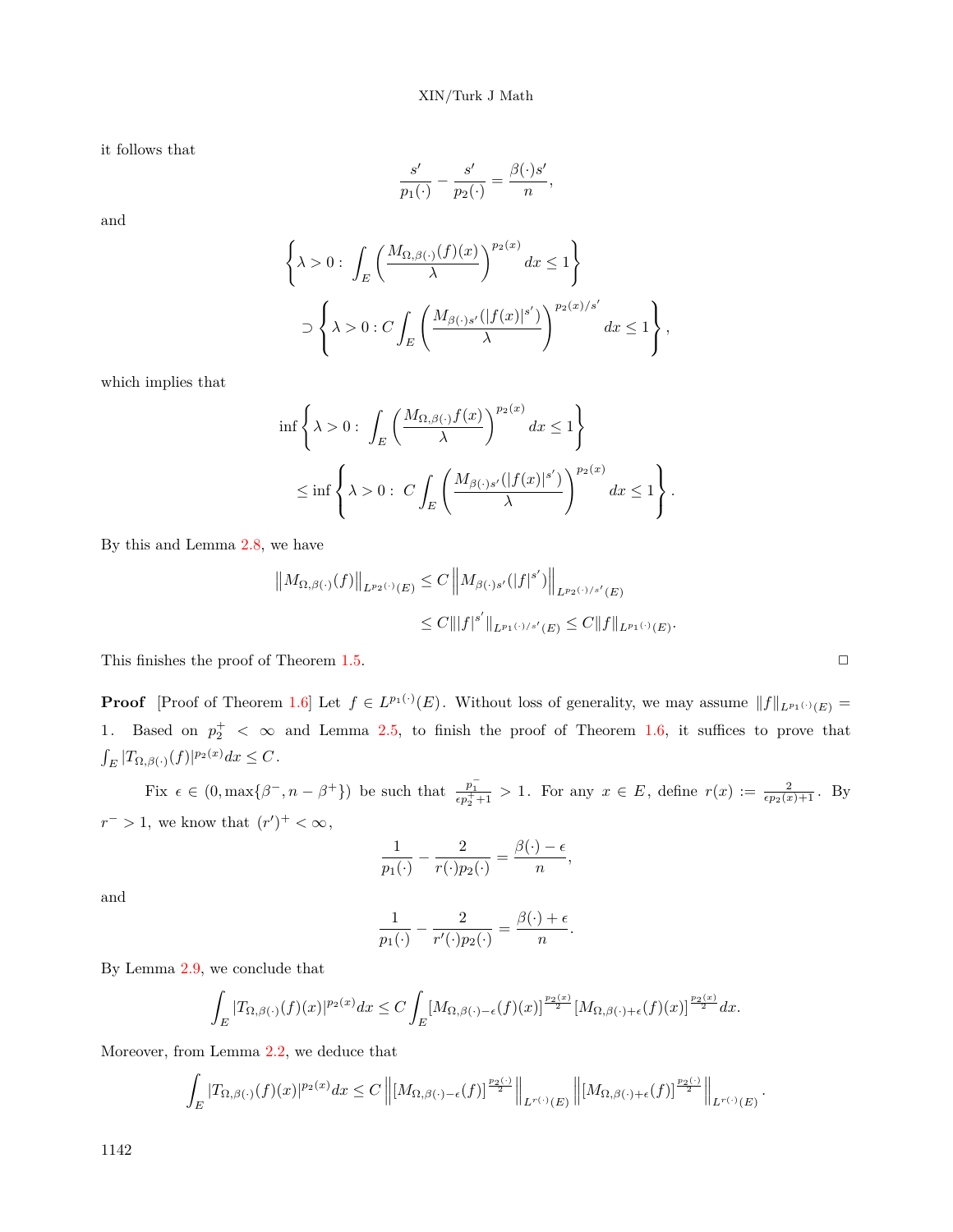Since that, for all  $x \in E$  and  $\lambda > 1$ ,  $\lambda^{\frac{2}{p_2(x)}} \geq \lambda^{\frac{2}{p_2^+}}$ , it follows that, for any  $\lambda > 1$ ,

$$
\int_{E} \left( \frac{\left[M_{\Omega,\beta(\cdot)-\epsilon}(f)(x)\right]^{\frac{p_2(x)}{2}}}{\lambda} \right)^{r(x)} dx = \int_{E} \left( \frac{M_{\Omega,\beta(\cdot)-\epsilon}(f)(x)}{\lambda^{\frac{2}{p_2(x)}}} \right)^{\frac{r(x)p_2(x)}{2}} dx
$$
  

$$
\leq \int_{E} \left( \frac{M_{\Omega,\beta(\cdot)-\epsilon}(f)(x)}{\lambda^{\frac{2}{(p_2)^+}}} \right)^{\frac{r(x)p_2(x)}{2}} dx.
$$

By this and Theorem [1.5](#page-3-0), we know that

$$
\left\|\left[M_{\Omega,\beta(\cdot)-\epsilon}(f)\right]^{\frac{p_2(\cdot)}{2}}\right\|_{L^{r(\cdot)}(E)} \leq \left\|M_{\Omega,\beta(\cdot)-\epsilon}(f)\right\|_{L^{r(\cdot)p_2(\cdot)/2}(E)}^{p_2^+/2} \leq C\|f\|_{L^{p_1(\cdot)}(E)}^{p_2^+/2} \leq C.
$$

Similarly, we have that, for any  $\lambda > 1$ ,

$$
\int_{E} \left( \frac{\left[M_{\Omega,\beta(\cdot)+\epsilon}(f)(x)\right]^{\frac{p_2(x)}{2}}}{\lambda} \right)^{r(x)} dx = \int_{E} \left( \frac{M_{\Omega,\beta(\cdot)+\epsilon}(f)(x)}{\lambda^{\frac{2}{p_2(x)}}} \right)^{\frac{r(x)p_2(x)}{2}} dx
$$
  

$$
\leq \int_{E} \left( \frac{M_{\Omega,\beta(\cdot)+\epsilon}(f)(x)}{\lambda^{\frac{2}{(p_2)^+}}} \right)^{\frac{r(x)p_2(x)}{2}} dx,
$$

which, together with Theorem [1.5](#page-3-0), implies that

$$
\left\| \left[M_{\Omega,\beta(\cdot)+\epsilon}(f)\right]^{\frac{p_2(\cdot)}{2}}\right\|_{L^{r(\cdot)}(E)} \leq \left\|M_{\Omega,\beta(\cdot)+\epsilon}(f)\right\|_{L^{r(\cdot)p_2(\cdot)/2}(E)}^{p_2^+/2} \leq C\|f\|_{L^{p_1(\cdot)}(E)}^{p_2^+/2} \leq C.
$$

Thus, we obtain that

$$
\int_{E} |T_{\Omega,\beta(\cdot)}(f)|^{p_2(x)} dx \leq C.
$$

This finishes the proof of Theorem  $1.6$ .  $\Box$ 

**Proof** [Proof of Theorem [1.7](#page-4-0)] Let  $f \in L^{p_1(\cdot)}(E)$ . Without loss of generality, we may assume  $||f||_{L^{p_1(\cdot)}(E)} = 1$ . Based on Lemma [2.5](#page-7-1), to prove this theorem, it suffices to show that, for any  $\eta \in (0, \infty)$ ,

$$
\left\|\eta\chi_{\{x\in E:\,|T_{\Omega,\beta(\cdot)}(f)|>\eta\}}\right\|_{L^{p_2(\cdot)}(E)}=\int_{\{x\in E:\,|T_{\Omega,\beta(\cdot)}(f)|>\eta\}}\eta^{p_2(x)}dx\leq C.
$$

Let  $\epsilon \in (0, \max\{\alpha^-, n-\alpha^+\})$  be such that  $\frac{p_1^-}{\epsilon p_2^+ + 1} > 1$ . Define  $r(x) := \frac{2}{\epsilon p_2(x) + 1}$  for any  $x \in E$ . Since  $r > 1$ and  $(r'(\cdot))^+ < \infty$ , it follows, from Lemma [2.9](#page-8-0) and Young's inequality, that, for any  $x \in E$ ,

$$
|T_{\Omega,\beta(\cdot)}(f)(x)| \le C[M_{\Omega,\beta(\cdot)-\epsilon}(f)(x)]^{1/2}[M_{\Omega,\beta(\cdot)+\epsilon}(f)(x)]^{1/2}
$$
  
\n
$$
\le \frac{[CM_{\Omega,\beta(\cdot)-\epsilon}(f)(x)]^{r(x)/2}}{r(x)} + \frac{[CM_{\Omega,\beta(\cdot)+\epsilon}(f)(x)]^{r'(x)/2}}{r'(x)}
$$
  
\n
$$
\le C^{r^{+}/2}[M_{\Omega,\beta(\cdot)-\epsilon}(f)(x)]^{r(x)/2} + C^{r^{-}/2}[M_{\Omega,\beta(\cdot)+\epsilon}(f)(x)]^{r(x)/2}.
$$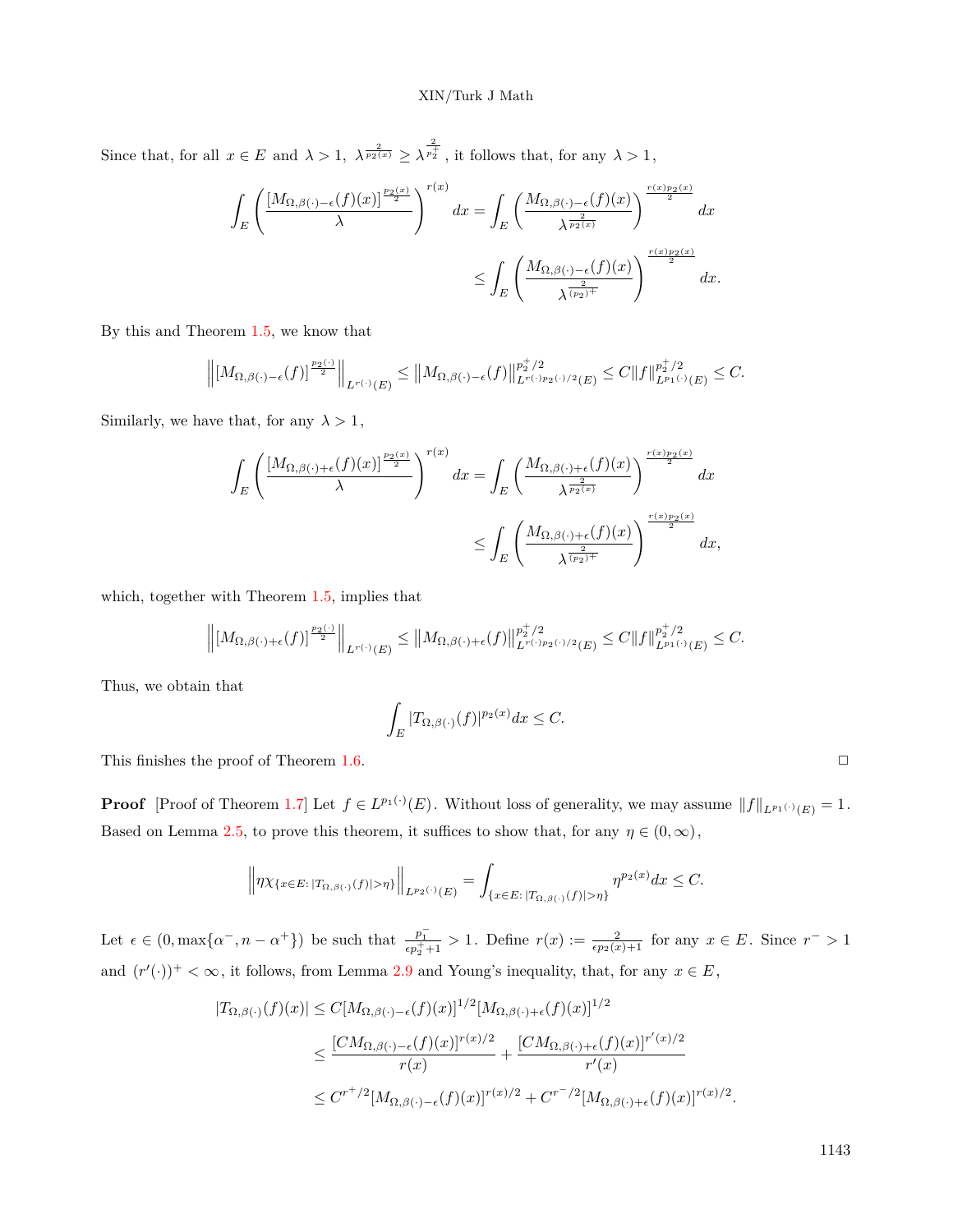Therefore,

$$
\int_{\{x \in E: \ |T_{\Omega,\beta}(\cdot)(f)| > \eta\}} \eta^{p_2(x)} dx \le \int_{\{x \in E: \ [M_{\Omega,\beta}(\cdot) - \epsilon(f)]^{r(x)/2} > \eta/2C\}} \eta^{p_2(x)} dx + \int_{\{x \in E: \ [M_{\Omega,\beta}(\cdot) + \epsilon(f)]^{r'(x)/2} > \eta/2C\}} \eta^{p_2(x)} dx.
$$

Repeating the argument used in the proof of  $[5,$  $[5,$  Theorems 1.9], we can obtain that

$$
\int_{\{x\in E:\ [M_{\Omega,\beta(\cdot)-\epsilon}(f)]^{r(x)/2}\geq \eta/2C\}}\eta^{p_2(x)}dx\leq C\int_{\{x\in E:\ [M_{\Omega,\beta(\cdot)+\epsilon}(f)]^{r'(x)/2}\geq \eta/2C\}}\eta^{p_2(x)}dx.
$$

Then, we have

$$
\int_{\{x\in E:\ |T_{\Omega,\beta(\cdot)}(f)|>\eta\}} \eta^{p_2(x)} dx \leq C.
$$

Thus

$$
\sup_{\eta>0}\eta \left\|\chi_{\{|T_{\Omega,\beta(\cdot)}(f)|>\eta\}}\right\|_{L^{p_2}(E)} \leq C \|f\|_{L^{p_1(\cdot)}(E)}.
$$

 $\Box$ 

**Proof** [Proof of Theorem [1.9](#page-4-1)] Applying Lemma [2.11](#page-9-0) and an argument similar to that used in the proof of Theorem [1.7,](#page-4-0) we can prove Theorem [1.9](#page-4-1). We omit the details here.  $\Box$ 

**Proof** [Proof of Theorem [1.12](#page-6-2)] Let  $f \in H\dot{K}_{n_1}^{\alpha(\cdot),q_1(\cdot)}$  $p_{1}(n) \choose p_{1}(n)$ . We only need to prove

$$
\big\|T_{\beta(\cdot)}(f)\big\|_{\dot{K}^{\alpha(\cdot),q_{2}(\cdot)}_{p_{2}(\cdot)}(E)}\leq C\|f\|_{H\dot{K}^{\alpha(\cdot),q_{2}(\cdot)}_{p_{2}(\cdot)}(E)}.
$$

By Lemma [2.13,](#page-9-1) we know that  $f = \sum_{n=1}^{+\infty}$  $\sum_{i=-\infty} \lambda_i a_i$ , where  $\{\lambda_i\}_{i\in\mathbb{Z}} \subset [0,\infty)$  and for any  $i \in \mathbb{Z}$ ,  $a_i$  is an  $(\alpha(\cdot), p_1(\cdot))$ -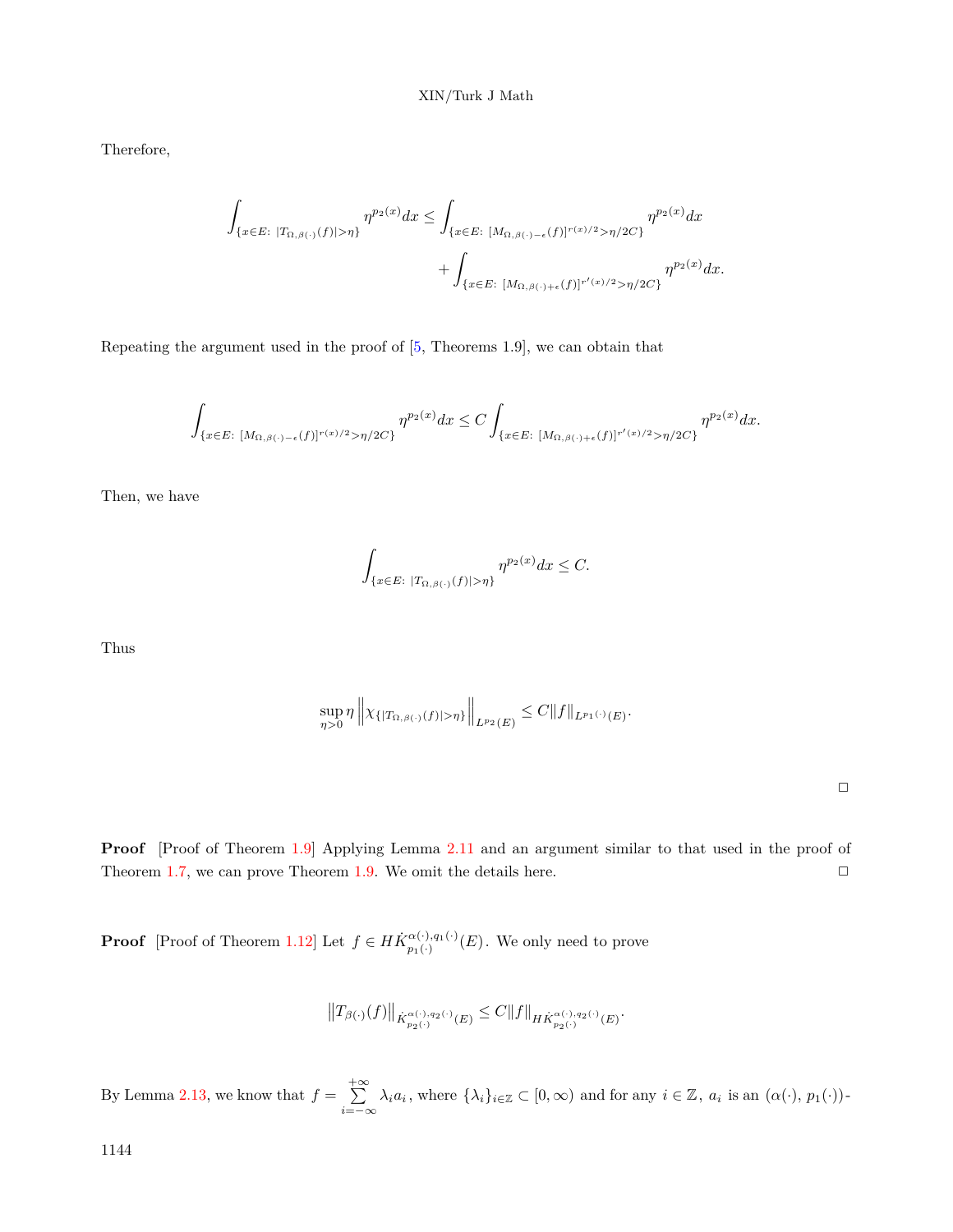atom with  $\text{supp}(a_i) \subset B_i \cap E$ . Then, we have

$$
||T_{\beta(\cdot)}(f)||_{\dot{K}_{p_{2}(\cdot)}^{\alpha(\cdot),q_{2}(\cdot)}(E)} \leq C \left\{ \sum_{k=-\infty}^{-1} 2^{k\alpha(0)q_{2}(0)} ||T_{\beta(\cdot)}(f)\chi_{k}||_{p_{2}(\cdot)}^{q_{2}(0)} \right\}^{\frac{1}{q_{2}(0)}} + C \left\{ \sum_{k=0}^{\infty} 2^{k\alpha_{\infty}(q_{2})_{\infty}} ||T_{\beta(\cdot)}(f)\chi_{k}||_{p_{2}(\cdot)}^{(q_{2})_{\infty}} \right\}^{\frac{1}{(q_{2})_{\infty}}} \n\lesssim \left\{ \sum_{k=-\infty}^{-1} 2^{k\alpha(0)q_{2}(0)} \left[ \sum_{i=-\infty}^{k-2} |\lambda_{i}|| ||T_{\beta(\cdot)}(a_{i})\chi_{k}||_{p_{2}(\cdot)} \right]^{q_{2}(0)} \right\}^{\frac{1}{q_{2}(0)}} + \left\{ \sum_{k=-\infty}^{-1} 2^{k\alpha(0)q_{2}(0)} \left[ \sum_{i=k-1}^{\infty} |\lambda_{i}|| ||T_{\beta(\cdot)}(a_{i})\chi_{k}||_{p_{2}(\cdot)} \right]^{q_{2}(0)} \right\}^{\frac{1}{q_{2}(0)}} + \left\{ \sum_{k=-\infty}^{-1} 2^{k\alpha_{\infty}(q_{2})_{\infty}} \left[ \sum_{i=-\infty}^{k-2} |\lambda_{i}|| ||T_{\beta(\cdot)}(a_{i})\chi_{k}||_{p_{2}(\cdot)} \right]^{(q_{2})_{\infty}} \right\}^{\frac{1}{(q_{2})_{\infty}} \frac{1}{(q_{2})_{\infty}} + \left\{ \sum_{k=-\infty}^{-1} 2^{k\alpha_{\infty}(q_{2})_{\infty}} \left[ \sum_{i=k-1}^{\infty} |\lambda_{i}|| ||T_{\beta(\cdot)}(a_{i})\chi_{k}||_{p_{2}(\cdot)} \right]^{(q_{2})_{\infty}} \right\}^{\frac{1}{(q_{2})_{\infty}} \frac{1}{(q_{2})_{\infty}}
$$
\n=:  $J_{1} + J_{2} + J_{3} + J_{4}$ .

We first estimate  $J_1$ . If  $x \in A_k$ ,  $y \in B_i$ , and  $i \leq k-2$ , then  $|x-y| \approx |x| \approx 2^k$ . By this and the s-order vanishing moments of  $a_i$  with  $s \geq [\alpha^+ + n(\frac{1}{n}]$  $\frac{1}{p_1^-}$  − 1)], we find that

$$
\left|T_{\beta(\cdot)}(a_i)(x)\right| \le C \int_{B_i \cap E} \frac{|a_i(y)| |y|^{s+1}}{|x|^{n-\beta(x)+s+1}} dy.
$$

Moreover, by Lemma [2.1,](#page-6-3) we know that, when  $k < 0$  and  $|x - y| < 1$ , then  $\beta(x) \sim \beta(0)$ , which implies that

$$
|T_{\beta(\cdot)}(a_i)(x)| \le C \int_{B_i \cap E} \frac{|a_i(y)| |y|^{s+1}}{|x|^{n-\beta(0)+s+1}} dy
$$
  

$$
\le C2^{-k[n-\beta(0)+s+1]+i(s+1)} \int_{B_i \cap E} |a_i(y)| dy.
$$

From this and Hölder's inequality, it follows that

$$
|T_{\beta(\cdot)}(a_i)(x)| \leq C2^{-k[n-\beta(0)+s+1]+i(s+1)} \|\chi_{B_i}\|_{L^{p'_1(\cdot)}(E)} \|a_i\|_{L^{p_1(\cdot)}(E)}
$$

Moreover, it is easy to see that

$$
\left|T_{\beta(\cdot)}(\chi_{B_k})(x)\right| \geq \int_{B_k \cap E} \frac{dy}{|x-y|^{n-\beta(x)}} \chi_{B_k}(x) \geq C 2^{k\beta(\cdot)} \chi_{B_k}(x).
$$

1145

*.*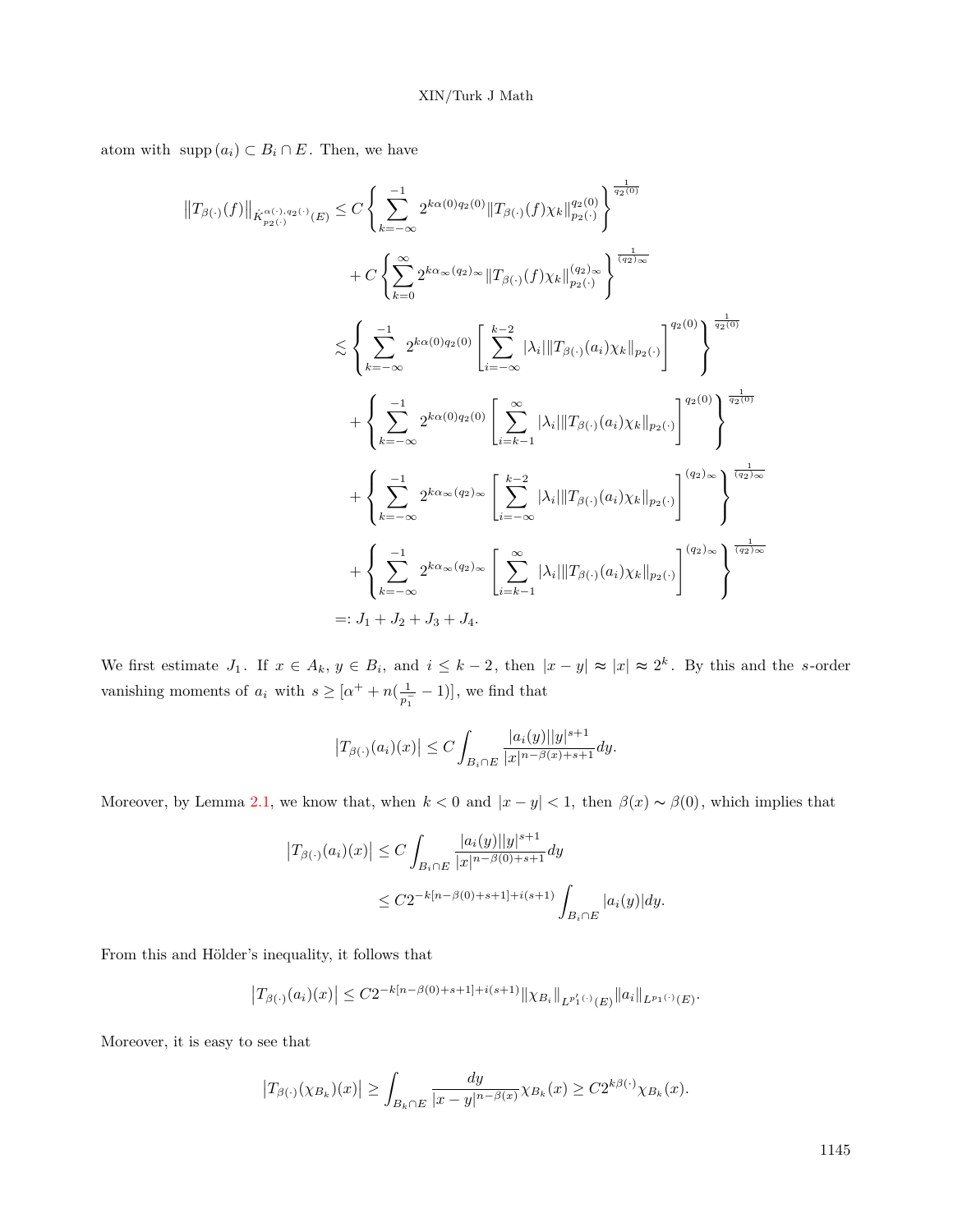By the above two estimates and lemma, we have that

$$
||T_{\beta(\cdot)}(\chi_{B_k})||_{L^{p_2(\cdot)}(E)} \leq C2^{-k[n-\beta(0)+s+1]+i(s+1)} ||\chi_{B_i}||_{L^{p'_1(\cdot)}(E)} ||a_i||_{L^{p_1(\cdot)}(B_i)} ||\chi_k||_{L^{p_2(\cdot)}(B_k)}
$$
  
\n
$$
\leq C2^{-k[n+s+1]+i(s+1)} ||\chi_{B_i}||_{L^{p'_1(\cdot)}(E)} ||a_i||_{L^{p_1(\cdot)}(E)} ||T_{\beta(\cdot)}(\chi_{B_k})||_{L^{p_2(\cdot)}(E)}
$$
  
\n
$$
\leq C2^{-k[n+s+1]+i(s+1)} ||\chi_{B_i}||_{L^{p'_1(\cdot)}(E)} ||a_i||_{L^{p_1(\cdot)}(E)} ||\chi_{B_k}||_{L^{p_2(\cdot)}(E)}.
$$

From Lemma [2.3](#page-7-2), it follows that

$$
J_1 = \left\{ \sum_{k=-\infty}^{-1} 2^{k\alpha(0)q_2(0)} \left[ \sum_{i=-\infty}^{k-2} |\lambda_i| \| T_{\beta(\cdot)}(a_i) \chi_k \|_{L^{p_2(\cdot)}(E)} \right]^{q_2(0)} \right\}^{\frac{1}{q_2(0)}} \right\}^{\frac{1}{q_2(0)}} \times C \left\{ \sum_{k=-\infty}^{-1} \left[ \sum_{i=-\infty}^{k-2} |\lambda_i| 2^{(i-k)[n+s+1-(\alpha+\frac{n}{p_1})(0)]} \right]^{q_2(0)} \right\}^{\frac{1}{q_2(0)}}.
$$

Since

$$
s+1-\left[\alpha^+ + n\left(\frac{1}{p^-}-1\right)\right] > 0,
$$

it follows, from Lemma [2.14](#page-10-1), that

$$
J_1 \leq C \left[ \sum_{k=-\infty}^{-1} |\lambda_k|^{q_2(0)} \right]^{\frac{1}{q_2(0)}} \leq C \left[ \sum_{k=-\infty}^{-1} |\lambda_k|^{q_1(0)} \right]^{\frac{1}{q_1(0)}} \leq C ||f||_{H\dot{K}_{p_1(\cdot)}^{\alpha(\cdot),q_1(\cdot)}(E)}.
$$

We now estimate  $J_2$ . By Theorem [1.6](#page-3-1), we know that

$$
J_2 = \left\{ \sum_{k=-\infty}^{-1} 2^{k\alpha(0)q_2(0)} \left[ \sum_{i=k-1}^{\infty} |\lambda_i| \| T_{\beta(\cdot)}(a_i) \chi_k \|_{p_2(\cdot)} \right]^{q_2(0)} \right\}^{\frac{1}{q_2(0)}} \times \left\{ \sum_{k=-\infty}^{-1} 2^{k\alpha(0)q_2(0)} \left[ \sum_{i=k-1}^{\infty} |\lambda_i| \|a_i\|_{p_2(\cdot)} \right]^{q_2(0)} \right\}^{\frac{1}{q_2(0)}} \times \left\{ \sum_{k=-\infty}^{-1} 2^{k\alpha(0)q_2(0)} \left[ \sum_{i=k-1}^{-1} |\lambda_i| \|a_i\|_{p_2(\cdot)} \right]^{q_2(0)} \right\}^{\frac{1}{q_2(0)}} \times \left\{ \sum_{k=-\infty}^{-1} 2^{k\alpha(0)q_2(0)} \left[ \sum_{i=0}^{\infty} |\lambda_i| \|a_i\|_{p_2(\cdot)} \right]^{q_2(0)} \right\}^{\frac{1}{q_2(0)}} \times C \left\{ \sum_{k=-\infty}^{-1} \left[ \sum_{i=k-1}^{-1} |\lambda_i| 2^{(k-i)\alpha(0)} \right]^{q_2(0)} \right\}^{\frac{1}{q_2(0)}} \times C \left\{ \sum_{k=-\infty}^{-1} \left[ \sum_{i=k-1}^{-1} |\lambda_i| 2^{(k-i)\alpha(0)} \right]^{q_2(0)} \right\}^{\frac{1}{q_2(0)}} \times C \left\{ \sum_{k=-\infty}^{-1} \left[ \sum_{i=0}^{\infty} |\lambda_i| 2^{(k-i)\alpha^{-} + k(\alpha(0) - \alpha^{-}) + i(\alpha^{-} - \alpha_{\infty})} \right]^{q_2(0)} \right\}^{\frac{1}{q_2(0)}}.
$$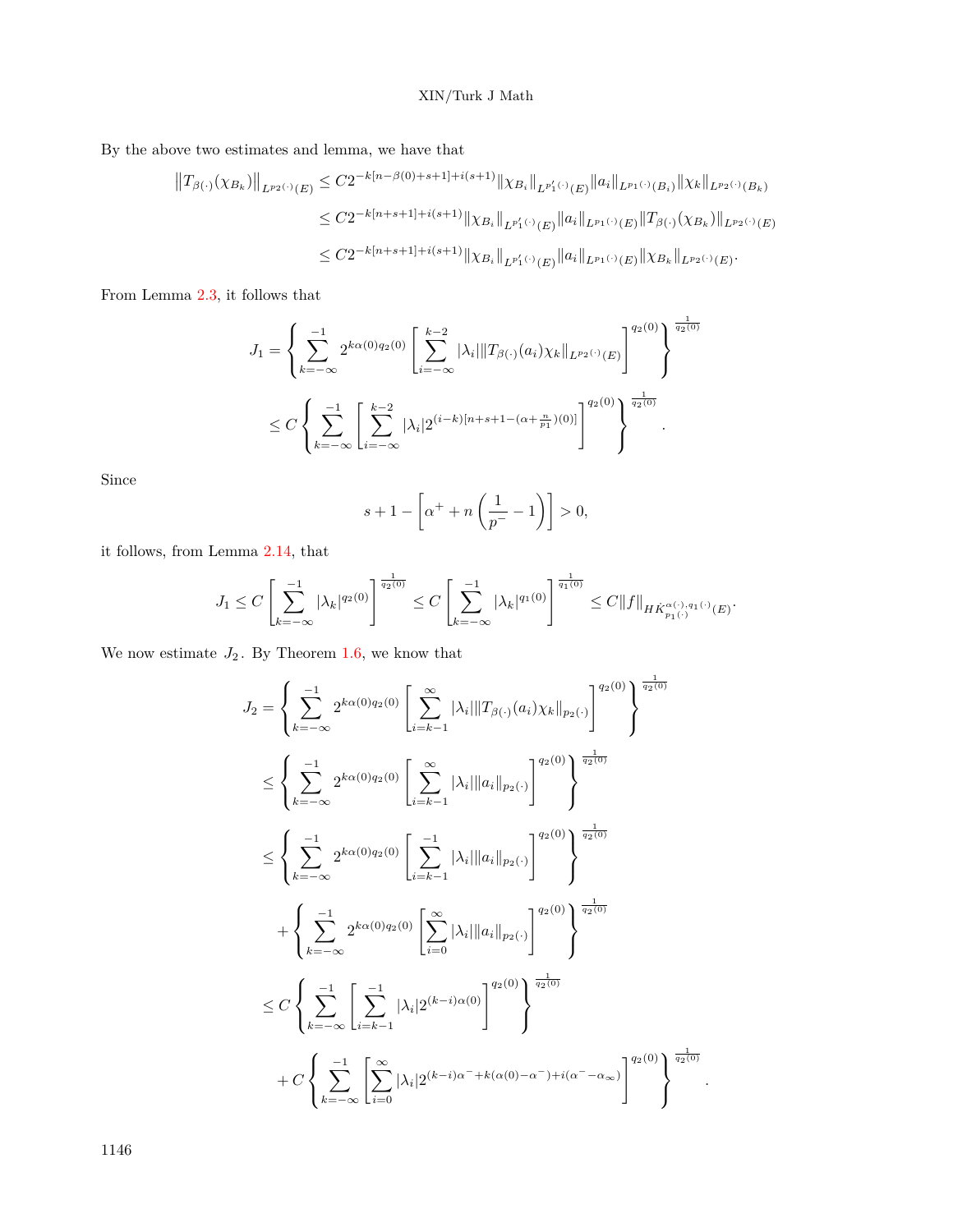Since  $\alpha^- \le \min\{\alpha(0), \alpha_\infty\}$ , it follows that

$$
k[\alpha(0) - \alpha^-] + i(\alpha^- - \alpha_\infty) \le 0,
$$

which, together with Theorem [1.6](#page-3-1), implies that

$$
J_2 \leq C \left[ \sum_{k=-\infty}^{-1} |\lambda_k|^{q_2(0)} \right]^{\frac{1}{q_2(0)}} \leq C \left[ \sum_{k=-\infty}^{-1} |\lambda_k|^{q_1(0)} \right]^{\frac{1}{q_1(0)}} \leq C ||f||_{H\dot{K}_{p_1(\cdot)}^{\alpha(\cdot),q_1(\cdot)}(E)}.
$$

When  $k \geq 0$ ,  $|x - y| \geq 1$ , then  $\beta(x) \sim \beta(\infty)$ . By this and Theorem [1.6](#page-3-1), we find that

$$
\begin{aligned} \left|T_{\beta(\cdot)}(a_i)(x)\right| &\le C \int_{B_i \cap E} \frac{|a_i(y)| |y|^{s+1}}{|x|^{n-\beta(\infty)+s+1}} dy \\ &\le C 2^{-k(n-\beta(\infty)+s+1)+i(s+1)} \int_{B_i \cap E} |a_i(y)| dy. \end{aligned}
$$

Using this estimate and repeating the above proof, we know that

$$
J_2 \le C \|f\|_{H\dot{K}_{p_1(\cdot)}^{\alpha(\cdot),q_1(\cdot)}(E)}
$$

in this case. Thus, we have  $J_2 \leq C ||f||_{HK_{p_1(\cdot)}^{\alpha(\cdot),q_1(\cdot)}(E)}$ .

Estimating  $J_3$  and  $J_4$  by using the same technique as for  $J_1$  and  $J_2$ , we find that

$$
J_3 \leq C \|f\|_{H\dot{K}_{p_1(\cdot)}^{\alpha(\cdot),q_1(\cdot)}(E)} \ \ \text{and} \ \ J_4 \leq C \|f\|_{H\dot{K}_{p_1(\cdot)}^{\alpha(\cdot),q_1(\cdot)}(E)}.
$$

By the estimates for  $J_1$ ,  $J_2$ ,  $J_3$ , and  $J_4$ , we know that

$$
\big\|T_{\beta(\cdot)}(f)\big\|_{\dot{K}^{\alpha(\cdot),q_{2}(\cdot)}_{p_{2}(\cdot)}(E)}\leq C\|f\|_{H\dot{K}^{\alpha(\cdot),q_{1}(\cdot)}_{p_{1}(\cdot)}(E)}.
$$

This finishes the proof of Theorem [1.12.](#page-6-2)  $\Box$ 

**Proof** [Proof of Theorem [1.13](#page-6-4)] Let  $f \in H\dot{K}_{n_0(\cdot)}^{\alpha(\cdot),q_2(\cdot)}$  $p_2(\cdot)$ ,  $q_2(\cdot)$  (*E*). It suffices to show that

$$
\big\|[b,T_{\beta(\cdot)}](f)\big\|_{\dot{K}^{\alpha(\cdot),q_2(\cdot)}_{p_2(\cdot)}(E)}\leq C\|f\|_{H\dot{K}^{\alpha(\cdot),q_2(\cdot)}_{p_2(\cdot)}(E)}.
$$

By Lemma [2.13,](#page-9-1)  $f = \sum_{n=1}^{+\infty}$  $\sum_{i=-\infty} \lambda_i a_i$ , where  $\{\lambda_i\}_{i\in\mathbb{Z}} \subset [0,\infty)$  and for any  $i \in \mathbb{Z}$ ,  $a_i$  is an  $(\alpha(\cdot), p_1(\cdot))$ -atom with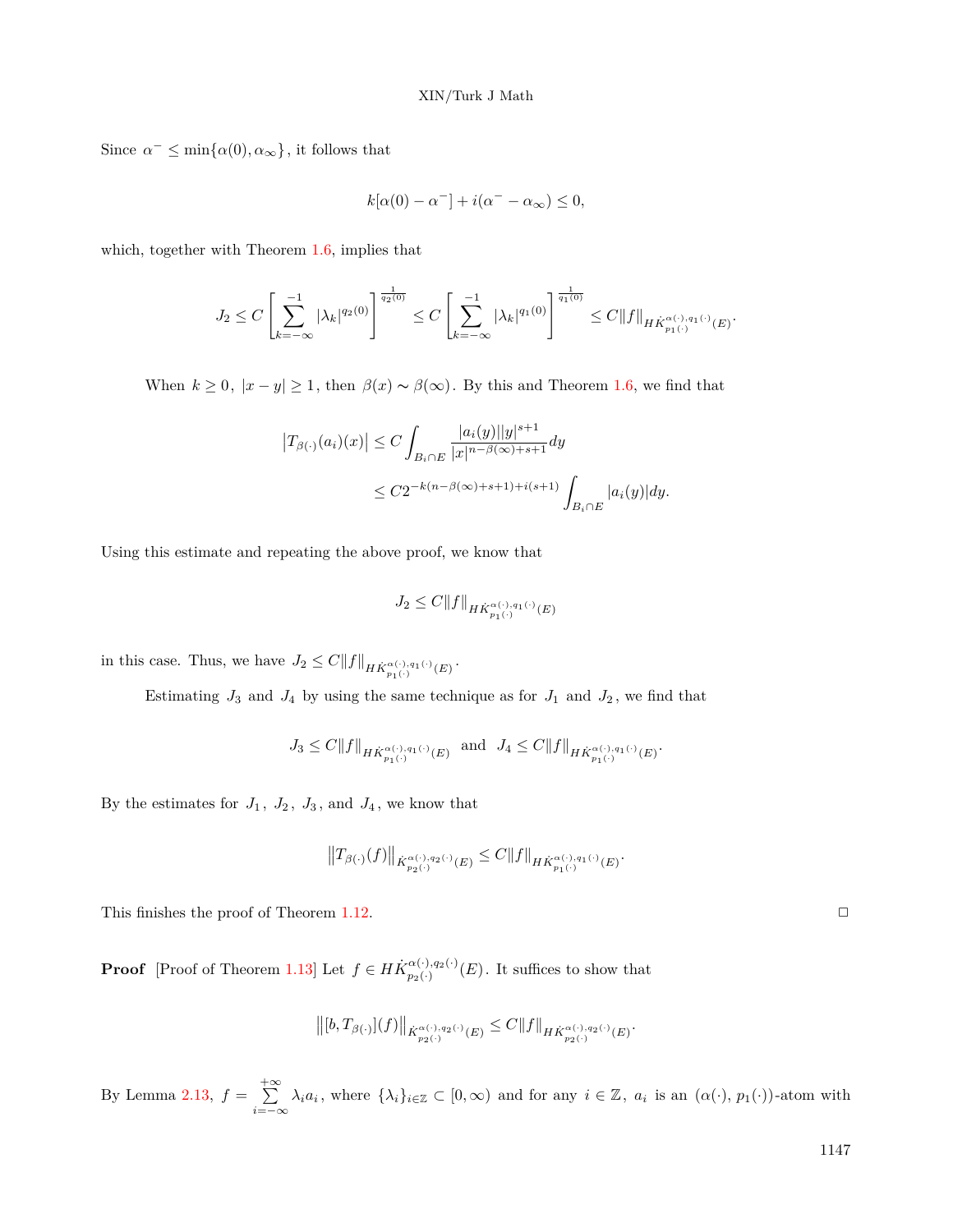supp  $(a_i) \subset B_i \cap E$ . Thus, we have

$$
\| [b, T_{\beta(\cdot)}](f) \|_{\dot{K}_{p_2(\cdot)}^{\alpha(\cdot), q_2(\cdot)}(E)}
$$
\n
$$
\leq C \left\{ \sum_{k=-\infty}^{-1} 2^{k\alpha(0)q_2(0)} \| [b, T_{\beta(\cdot)}](f) \chi_k \|_{p_2(\cdot)}^{q_2(0)} \right\}^{\frac{1}{q_2(0)}}
$$
\n
$$
+ C \left\{ \sum_{k=0}^{\infty} 2^{k\alpha_{\infty}(q_2)_{\infty}} \| [b, T_{\beta(\cdot)}](f) \chi_k \|_{p_2(\cdot)}^{(q_2)_{\infty}} \right\}^{\frac{1}{(q_2)_{\infty}}}
$$
\n
$$
\leq \left\{ \sum_{k=-\infty}^{-1} 2^{k\alpha(0)q_2(0)} \left[ \sum_{i=-\infty}^{k-2} |\lambda_i| \| [b, T_{\beta(\cdot)}](a_i) \chi_k \|_{p_2(\cdot)} \right]^{q_2(0)} \right\}^{\frac{1}{q_2(0)}}
$$
\n
$$
+ \left\{ \sum_{k=-\infty}^{-1} 2^{k\alpha(0)q_2(0)} \left[ \sum_{i=k-1}^{\infty} |\lambda_i| \| [b, T_{\beta(\cdot)}](a_i) \chi_k \|_{p_2(\cdot)} \right]^{q_2(0)} \right\}^{\frac{1}{q_2(0)}}
$$
\n
$$
+ \left\{ \sum_{k=-\infty}^{-1} 2^{k\alpha_{\infty}(q_2)_{\infty}} \left[ \sum_{i=-\infty}^{k-2} |\lambda_i| \| [b, T_{\beta(\cdot)}](a_i) \chi_k \|_{p_2(\cdot)} \right]^{(q_2)_{\infty}} \right\}^{\frac{1}{(q_2)_{\infty}}}
$$
\n
$$
+ \left\{ \sum_{k=-\infty}^{-1} 2^{k\alpha_{\infty}(q_2)_{\infty}} \left[ \sum_{i=k-1}^{\infty} |\lambda_i| \| [b, T_{\beta(\cdot)}](a_i) \chi_k \|_{p_2(\cdot)} \right]^{(q_2)_{\infty}} \right\}^{\frac{1}{(q_2)_{\infty}}}
$$
\n
$$
=: H_1 + H_2 + H_3 + H_4.
$$

We first estimate  $H_1$ . By using the same estimate as for  $J_1$ , we have

$$
\left| [b, T_{\beta(\cdot)}](a_i)(x) \right| \leq \int_{B_i \cap E} |b(x) - b(y)| \frac{|a_i(y)| |y|^{s+1}}{|x|^{n-\beta(x)+s+1}} dy.
$$

Moreover, by Lemma [2.1,](#page-6-3) we know that, when  $k < 0$  and  $|x - y| < 1$ , then  $\beta(x) \sim \beta(0)$ , which implies that

$$
\begin{aligned} &\left|[b,T_{\beta(\cdot)}](a_i)(x)\right|\\ &\leq C\int_{B_i\cap E} |b(x)-b(y)|\frac{|a_i(y)||y|^{s+1}}{|x|^{n-\beta(0)+s+1}}dy\\ &\leq C2^{-k[n-\beta(0)+s+1]+i(s+1)}\int_{B_i\cap E} |b(x)-b(y)||a_i(y)|dy\\ &\leq C2^{-k[n-\beta(0)+s+1]+i(s+1)}\left[|b(x)-b_{B_i}|\int_{B_i\cap E} |a_i(y)|dy+\int_{B_i\cap E} |b_{B_i}-b(y)||a_i(y)|dy\right]. \end{aligned}
$$

From this and Hölder's inequality, it follows that

$$
\begin{aligned} \left| [b, T_{\beta(\cdot)}](a_i)(x) \right| &\leq C 2^{-k[n-\beta(0)+s+1]+i(s+1)} \|a_i\|_{L^{p_1(\cdot)}(E)} \\ &\qquad \times \left[ |b(x)-b_{B_i}| \|\chi_{B_i}\|_{L^{p'_1(\cdot)}(E)} + \||b_{B_i}-b|\chi_{B_i}\|_{L^{p'_1(\cdot)}(E)} \right]. \end{aligned}
$$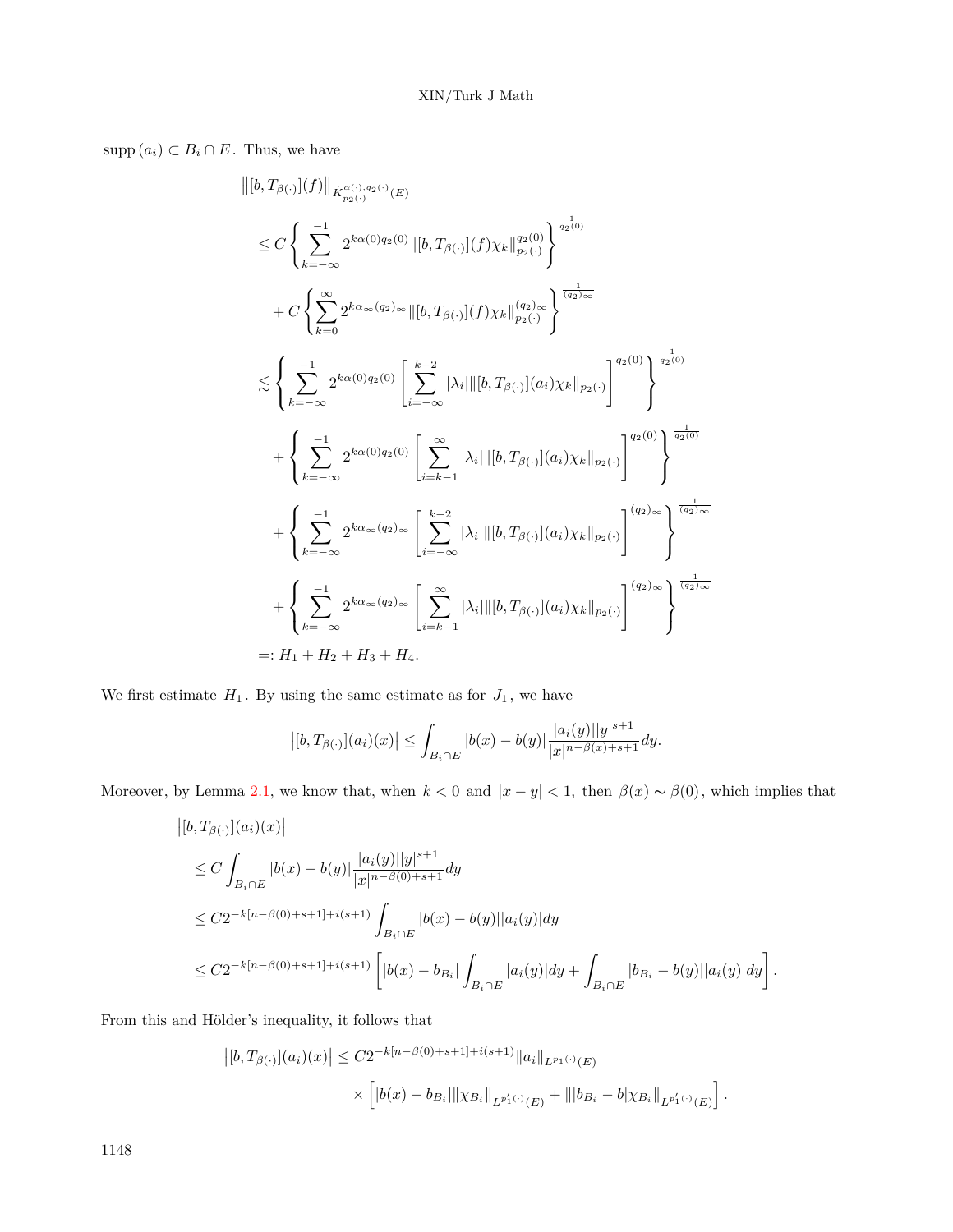By the above estimates and Lemma [2.10](#page-9-2), we know that

$$
\begin{split} &\left\|[b,T_{\beta(\cdot)}](a_i)\chi_k\right\|_{L^{p_2(\cdot)}(E)}\\ &\leq C2^{-k[n-\beta(0)+s+1]+i(s+1)}\|a_i\|_{p_1(\cdot)}\left[\||b-b_{B_i}|\chi_k\|_{p_2(\cdot)}\|\chi_{B_i}\|_{p'_1(\cdot)}\right.\\ &\left.+\||b_{B_i}-b|\chi_{B_i}\|_{p'_1(\cdot)}\|\chi_k\|_{p_2(\cdot)}\right] \\ &\leq C2^{-k[n-\beta(0)+s+1]+i(s+1)}\|a_i\|_{p_1(\cdot)}\left[(k-i)\|b\|_{\text{BMO}(E)}\|\chi_{B_k}\|_{p_2(\cdot)}\|\chi_{B_i}\|_{p'_1(\cdot)}\right.\\ &\left.+\|b\|_{\text{BMO}(E)}\|\chi_{B_i}\|_{p'_1(\cdot)}\|\chi_k\|_{p_2(\cdot)}\right] \\ &\leq C(k-i)2^{-k[n-\beta(0)+s+1]+i(s+1)}\|a_i\|_{p_1(\cdot)}\|a_i\|_{p_1(\cdot)}\|b\|_{\text{BMO}(E)}\|\chi_{B_i}\|_{p'_1(\cdot)}\|\chi_k\|_{p_2(\cdot)} \\ &\leq C(k-i)2^{-k[n-\beta(0)+s+1]+i(s+1)}\|a_i\|_{p_1(\cdot)}\|a_i\|_{p_1(\cdot)}\|b\|_{\text{BMO}(E)}\|\chi_{B_i}\|_{p'_1(\cdot)}\|T_{\beta(\cdot)}\chi_k\|_{p_2(\cdot)} \\ &\leq C(k-i)2^{-k[n-\beta(0)+s+1]+i(s+1)}\|a_i\|_{p_1(\cdot)}\|a_i\|_{p_1(\cdot)}\|b\|_{\text{BMO}(E)}\|\chi_{B_i}\|_{p'_1(\cdot)}\|\chi_k\|_{p_1(\cdot)}.\end{split}
$$

From Lemma [2.3](#page-7-2), we deduce that

$$
H_1 = \left\{ \sum_{k=-\infty}^{-1} 2^{k\alpha(0)q_2(0)} \left[ \sum_{i=-\infty}^{k-2} |\lambda_i| \|[b, T_{\beta(\cdot)}](a_i) \chi_k\|_{p_2(\cdot)} \right]^{q_2(0)} \right\}^{\frac{1}{q_2(0)}} \n\leq C \|b\|_{\text{BMO}(E)} \left\{ \sum_{k=-\infty}^{-1} \left[ \sum_{i=-\infty}^{k-2} |\lambda_i|(k-i) 2^{(i-k)(n+s+1-(\alpha+\frac{n}{p_1})(0))} \right]^{q_2(0)} \right\}^{\frac{1}{q_2(0)}}.
$$

Since

$$
s+1-\left[\alpha^++n\left(\frac{1}{p^-}-1\right)\right]>0,
$$

it follows, from Lemma [2.14](#page-10-1), that

$$
H_1 \leq C ||b||_{\text{BMO}(E)} \left[ \sum_{k=-\infty}^{-1} |\lambda_k|^{q_2(0)} \right]^{\frac{1}{q_2(0)}}
$$
  

$$
\leq C \left[ \sum_{k=-\infty}^{-1} |\lambda_k|^{q_1(0)} \right]^{\frac{1}{q_1(0)}} \leq C ||f||_{H\dot{K}_{p_1(\cdot)}^{\alpha(\cdot), q_1(\cdot)}(E)}.
$$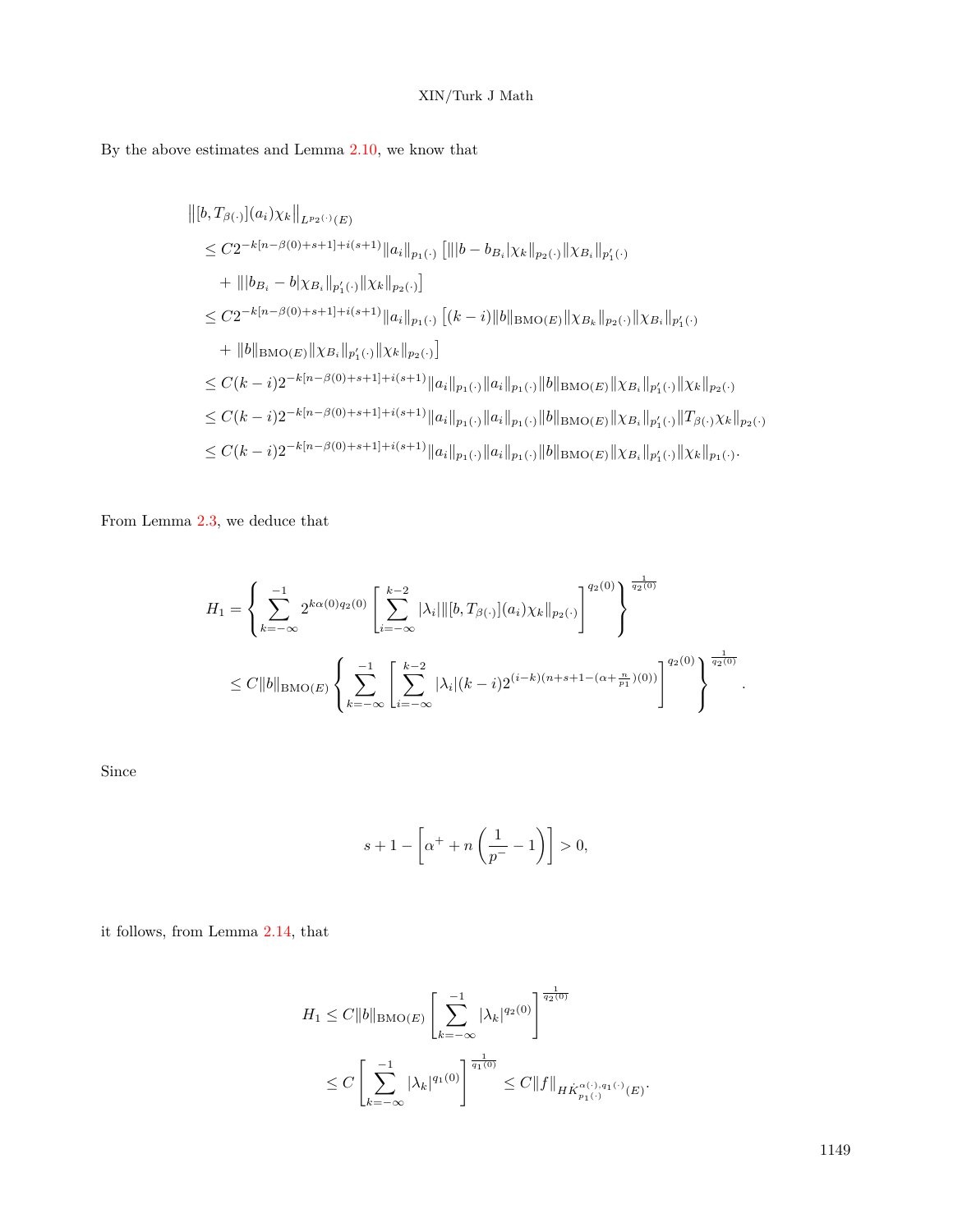We now estimate  $H_2$ . By Lemma [2.10,](#page-9-2) we know that

$$
H_{2} = \left\{ \sum_{k=-\infty}^{-1} 2^{k\alpha(0)q_{2}(0)} \left[ \sum_{i=k-1}^{\infty} |\lambda_{i}| \|[b, T_{\beta(\cdot)}](a_{i}) \chi_{k} \|_{p_{2}(\cdot)} \right]^{q_{2}(0)} \right\}^{\frac{1}{q_{2}(0)}}
$$
  
\n
$$
\leq C \||b||_{\text{BMO}(E)} \left\{ \sum_{k=-\infty}^{-1} 2^{k\alpha(0)q_{2}(0)} \left[ \sum_{i=k-1}^{\infty} |\lambda_{i}| \|a_{i}\|_{p_{2}(\cdot)} \right]^{q_{2}(0)} \right\}^{\frac{1}{q_{2}(0)}}
$$
  
\n
$$
\leq C \||b||_{\text{BMO}(E)} \left\{ \sum_{k=-\infty}^{-1} 2^{k\alpha(0)q_{2}(0)} \left[ \sum_{i=k-1}^{-1} |\lambda_{i}| \|a_{i}\|_{p_{2}(\cdot)} \right]^{q_{2}(0)} \right\}^{\frac{1}{q_{2}(0)}}
$$
  
\n
$$
+ C \||b||_{\text{BMO}(E)} \left\{ \sum_{k=-\infty}^{-1} 2^{k\alpha(0)q_{2}(0)} \left[ \sum_{i=0}^{\infty} |\lambda_{i}| \|a_{i}\|_{p_{2}(\cdot)} \right]^{q_{2}(0)} \right\}^{\frac{1}{q_{2}(0)}}
$$
  
\n
$$
\leq C \||b||_{\text{BMO}(E)} \left\{ \sum_{k=-\infty}^{-1} \left[ \sum_{i=k-1}^{-1} |\lambda_{i}| 2^{(k-i)\alpha(0)} \right]^{q_{2}(0)} \right\}^{\frac{1}{q_{2}(0)}}
$$
  
\n
$$
+ C \||b||_{\text{BMO}(E)} \left\{ \sum_{k=-\infty}^{-1} \left[ \sum_{i=0}^{\infty} |\lambda_{i}| 2^{(k-i)\alpha} \right]^{q_{2}(0)} \right\}^{\frac{1}{q_{2}(0)}}
$$
  
\n
$$
+ C \||b||_{\text{BMO}(E)} \left\{ \sum_{k=-\infty}^{-1} \left[ \sum_{i=0}^{\infty} |\lambda_{i}| 2^{(k-i)\alpha} \right]^{q_{2}(0)} - \frac{1}{1+i(\alpha
$$

Since  $\alpha^- \le \min\{\alpha(0), \alpha_\infty\}$ , it follows that

$$
k[\alpha(0) - \alpha^-] + i(\alpha^- - \alpha_\infty) \le 0,
$$

*.*

which, together with Lemma [2.10](#page-9-2), implies that

$$
H_2 \leq C \left[ \sum_{k=-\infty}^{-1} |\lambda_k|^{q_2(0)} \right]^{\frac{1}{q_2(0)}} \leq C \left[ \sum_{k=-\infty}^{-1} |\lambda_k|^{q_1(0)} \right]^{\frac{1}{q_1(0)}} \leq C ||f||_{H\dot{K}_{p_1(\cdot)}^{\alpha(\cdot),q_1(\cdot)}(E)}.
$$

When  $k \geq 0$ ,  $|x - y| \geq 1$ , then  $\beta(x) \sim \beta(\infty)$ . By this and Theorem [1.6](#page-3-1), we have

$$
\left| [b, T_{\beta(\cdot)}](a_i)(x) \right| \le C \int_{B_i \cap E} |b(x) - b(y)| \frac{|a_i(y)| |y|^{s+1}}{|x|^{n - \beta(\infty) + s + 1}} dy
$$
  

$$
\le C2^{-k[n - \beta(\infty) + s + 1] + i(s+1)} \int_{B_i \cap E} |b(x) - b(y)| |a_i(y)| dy.
$$

Using this estimate and repeating the above proof, we know that  $H_2 \leq C||f||_{H\dot{K}^{\alpha(\cdot),q_1(\cdot)}_{p_1(\cdot)}(E)}$  in this case. Thus, we know that  $H_2 \leq C ||f||_{H\dot{K}_{p_1(\cdot)}^{\alpha(\cdot),q_1(\cdot)}(E)}$ .

Estimating  $H_3$  and  $H_4$  by using the same technique as for  $H_1$  and  $H_2$ , we know that

$$
H_3\leq C\|f\|_{H\dot{K}_{p_1(\cdot)}^{\alpha(\cdot),q_1(\cdot)}(E)}\ \ \text{and}\ \ H_4\leq C\|f\|_{H\dot{K}_{p_1(\cdot)}^{\alpha(\cdot),q_1(\cdot)}(E)}.
$$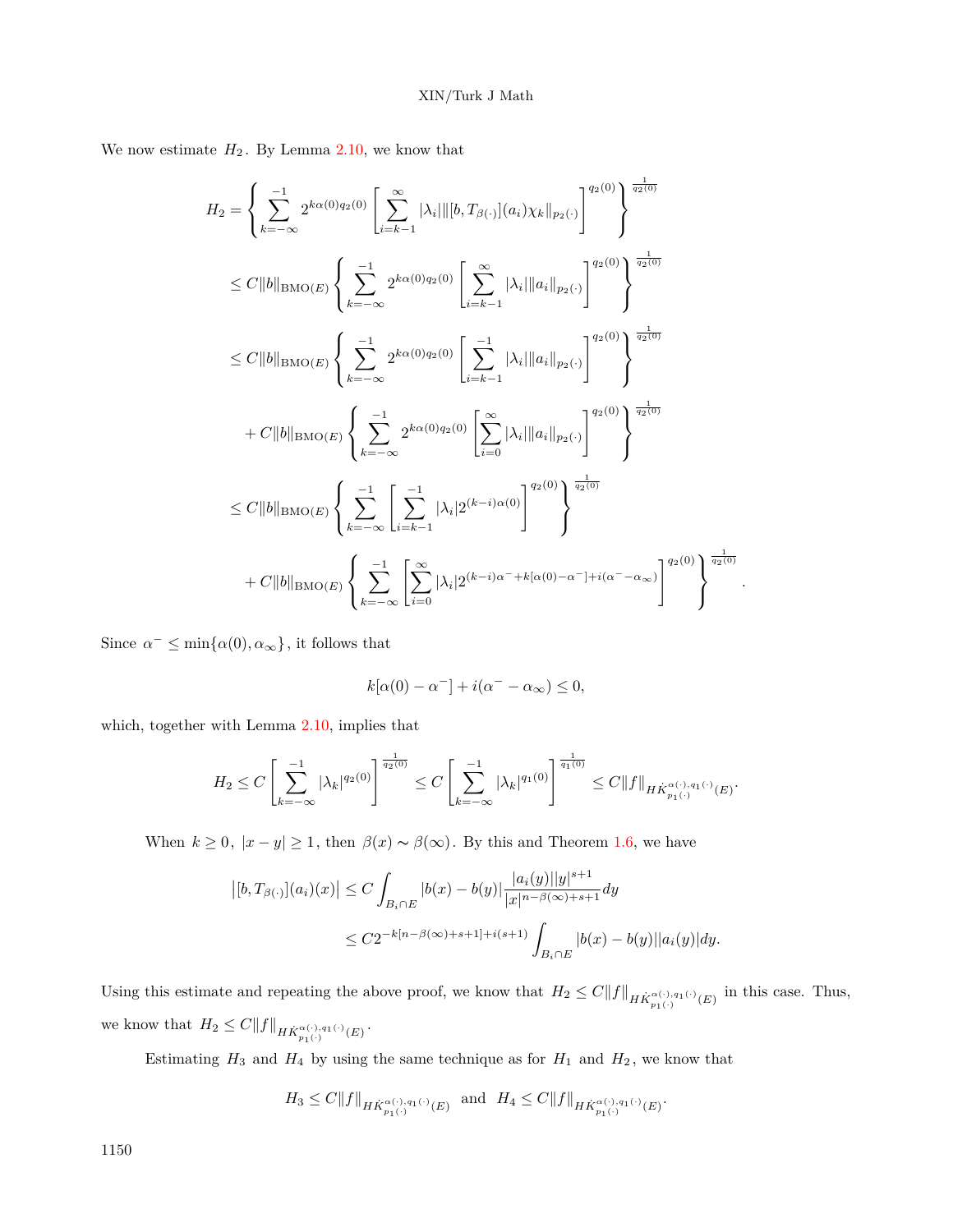From the above estimates for  $H_1$ ,  $H_2$ ,  $H_3$ , and  $H_4$ , we deduce that

$$
\big\|[b,T_{\beta(\cdot)}](f)\big\|_{\dot{K}_{p_2(\cdot)}^{\alpha(\cdot),q_2(\cdot)}(E)}\leq C\|f\|_{H\dot{K}_{p_1(\cdot)}^{\alpha(\cdot),q_1(\cdot)}(E)}
$$

*.*

This finishes the proof of Theorem [1.13.](#page-6-4)  $\Box$ 

#### **Acknowledgements**

The author would like to thank the anonymous referee for her/his very careful reading and several valuable comments which indeed improve the presentation of this paper. This research is supported by Gansu Provincial Innovation Capability Improvement Funding Project for Universities (Grant No. 2020B-142).

#### **References**

- <span id="page-20-7"></span>[1] Almeida A, Drihem D. Maximal, potential and singular type operators on Herz spaces with variable exponents. Journal of Mathematical Analysis and Applications 2012; 394 (2): 781-795. doi: 110.1016/j.jmaa.2012.04.043
- <span id="page-20-14"></span>[2] Almeida A, Hasanov J, Samko S. Maximal and potential operators in variable exponent Morrey spaces. Georgian Mathematical Journal 2008; 15 (2): 195-208. doi: 10.1515/GMJ.2008.195
- <span id="page-20-0"></span>[3] Bilalov BT, Guseynov ZG. Basicity of a system of exponents with a piece-wise linear phase in variable spaces. Mediterranean Journal of Mathematics 2012; 9 (3): 487-498. doi: 10.1007/s00009-011-0135-7
- <span id="page-20-12"></span>[4] Cheng XX, Shu LS. Boundedness for some Hardy type operators on Herz-Morrey spaces with variable exponent. Journal of Anhui Normal University (Natural Sciences) 2015; 38 (1): 19-24. doi: 10.14182/J.cnki.1001- 2443.2015.01.005
- <span id="page-20-1"></span>[5] Cruz-Uribe D, Fiorenza A. Variable Lebesgue Spaces. Heidelberg, Germany: Birkhäuser/Springer, 2013. doi: 10.1007/978-3-0348-0548-3
- <span id="page-20-11"></span>[6] Diening L, Harjulehto P, Hästö P, Ruzicka M. Lebesgue and Sobolev Spaces with Variable Exponents. Heidelberg, Germany: Springer, 2011. doi: 10.1007/978-3-642-18363-8
- <span id="page-20-2"></span>[7] Diening L, Ruzicka M. Calderón-Zygmund operators on generalized Lebesgue spaces *L p*(*·*) and problems related to fluid dynamics. Journal für die Reine und Angewandte Mathematik 2003; 563: 197-220. doi: 10.1515/crll.2003.081
- <span id="page-20-9"></span>[8] Drihem D, Seghiri F. Notes on the Herz-type Hardy spaces of variable smoothness and integrability. Mathematical Inequalities Applications 2016; 19 (1): 145-165. doi: 10.7153/mia-19-11
- <span id="page-20-10"></span>[9] Heraiz R. Variable Herz estimates for fractional integral operators. Ukrainian Mathematical Journal 2021; 72 (8): 1197-1211. doi: 10.1007/s11253-020-01857-z
- <span id="page-20-4"></span>[10] Herz CS. Lipschitz spaces and Bernstein's theorem on absolutely convergent Fourier transforms. Journal of Mathmatics and Mechanics 1968; 18: 283-323.
- <span id="page-20-6"></span>[11] Izuki M. Boundedness of sublinear operators on Herz spaces with variable exponent and application to wavelet characterization. Analysis Mathematica 2010; 36 (1): 33-50. doi: 10.1007/s10476-010-0102-8
- <span id="page-20-13"></span>[12] Izuki M. Boundedness of commutators on Herz spaces with variable exponent. Rendiconti del Circolo Matematico di Palermo. Second Series 2010; 59 (2): 199-213. doi: 10.1007/s12215-010-0015-1
- <span id="page-20-8"></span>[13] Izuki M, Noi T. Boundedness of some integral operators and commutators on generalized Herz spaces with variable exponents. Preprint (2011).
- <span id="page-20-3"></span>[14] Kováčik O, Rákosnik J. On spaces  $L^{p(x)}$  and  $W^{k,p(x)}$ . Czechoslovak Mathematical Journal 1991; 41 (4): 592-618. doi: 10.21136/CMJ.1991.102493
- <span id="page-20-5"></span>[15] Lu SZ, Yang DC, Hu GE. Herz Type Spaces and Their Applications. Beijing, China: Science Press, 2008.